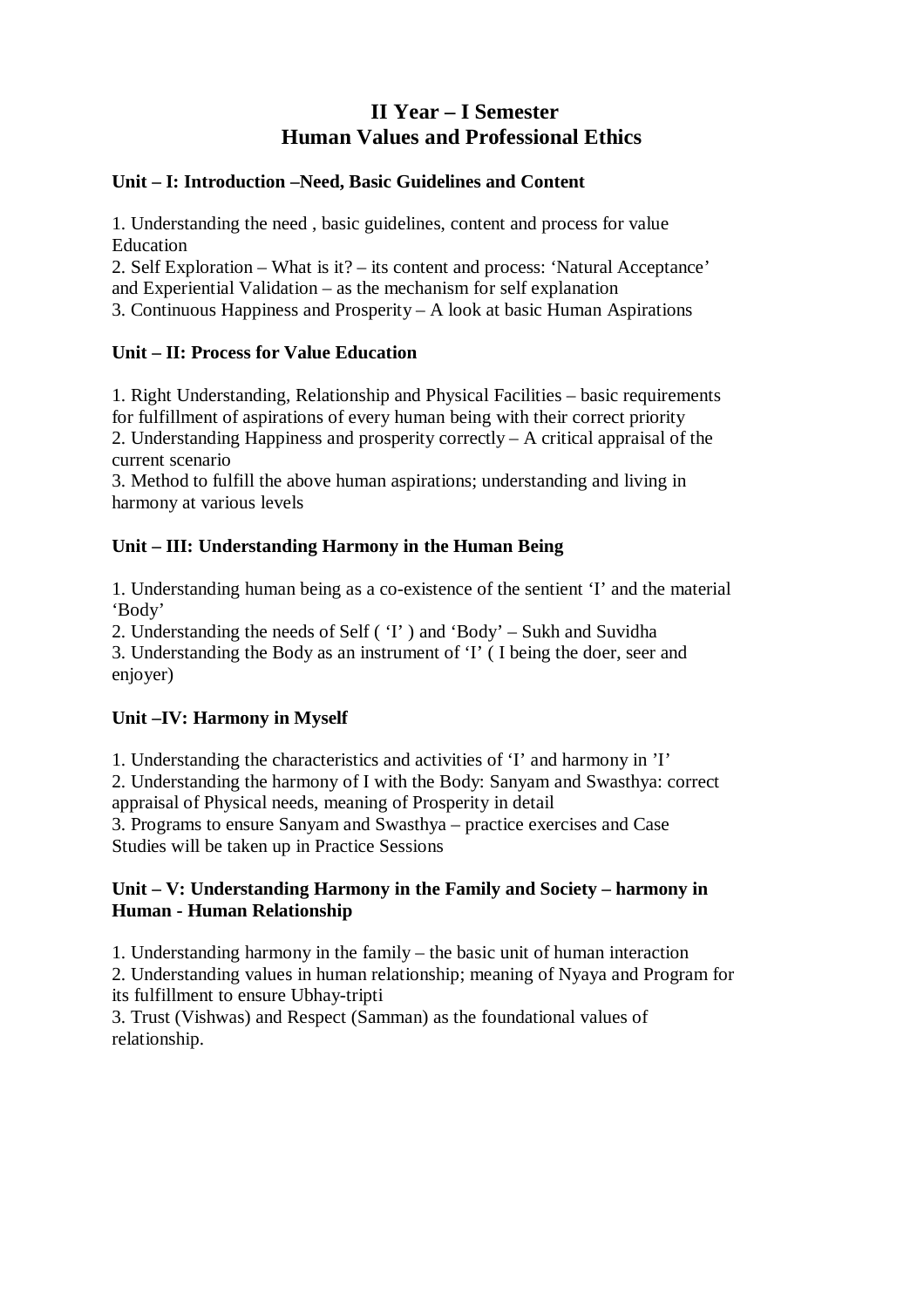## **Text Books**

- R R Gaur, R,Sangal, G.P Bagaria, 2009, A Foundation Course in value Education(English)
- Pradeep Kumar Ramancharla, 2013, A foundation course in value education (Telugu)
- R R Gaur, R Sangal G P Bagaria, 2009, Teacher's Manual (English)
- Pradeep Kumar Ramancharla, 2013, Teacher's Manual (Telugu)

- Ivan IIIich, 1974, Energy & Equity, The Trinity Press, Worcester, and harper Collins, USA
- E.F. Schumacher, 1973, small is Beautiful; a study of economics as if people mattered,
- Blond & Briggs, Bratain<br>A Nagrai. 1998, Jeevan v
- A Nagraj, 1998, Jeevan vidya to Na Prayanam, Hyderabad
- R.Pradeep Kumar, 2013, Jeevan Vidya to Na Prayanam, Hyderabad
- Sussan George, 1076, How the other half Dies, Penguin Press, Peprinted 1986, 1991
- **PL Dhar, RR Gaur, 1990, Science and Humanism, common wealth publishers**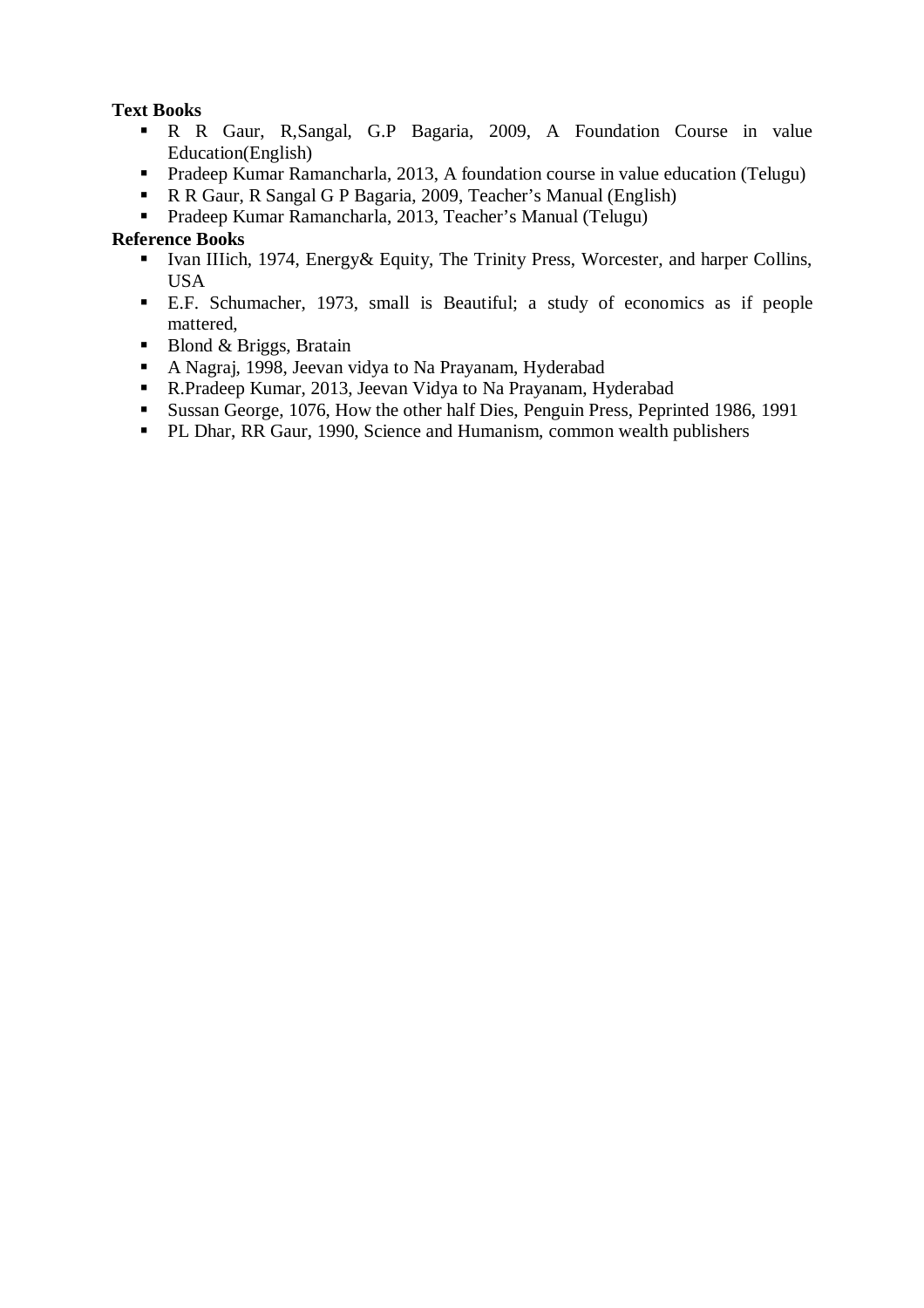## **II Year – I Semester Discrete Mathematical Structures**

**Unit 1 The Foundations: Logic and Proofs:** Propositional Logic – Propositional Equivalences – Predicates and Quantifiers – Nested Quantifiers – Rules of Inference – Introduction to Proofs – Proof Methods and Strategy

> **Basic Structures: Sets, Functions, Sequences and Sums:** Sets – Set Operations – Functions – Sequences and Summations

**The Fundamentals : Algorithms , The Integers and Matrices:** Algorithms – The Growth of Functions – Complexity of Algorithms – The Integers And Divisions – Primes and Greatest Common Divisors – Integers and Algorithms – Applications of Number Theory – Matrices

**Unit 2 Introduction and Recursion** : Mathematical Induction – Strong Induction and Well-Ordering – Recursive Definitions and Structural Induction – Recursive Algorithms – Program Correctness

> **Counting:** The Basics of Counting – The Pigeon Hole Principle – Permutations and Combinations – Binomial Coefficients – Generalized Permutations and Combinations – Generating Permutations and Combinations

**Unit 3 Advanced Counting Techniques:** Recurrence Relations – Solving Linear Recurrence Relations – Divide and Conquer Algorithms and Recurrence Relations – Generating Functions – Inclusion – Exclusion – Applications of Inclusion & Exclusion

> **Relations :** Relations and Their Properties – n-ary Relations and Their Applications – Representing Relations – Closures of Relations – Equivalence Relations – Partial Orderings

- **Unit 4 Graphs:** Graphs and Graph Models Graph Terminology and Special Types of Graphs – Representing Graphs and Graph Isomorphism's – Connectivity – Euler and Hamilton Paths – Shortest Path Problems – Planar Graphs - Graph Coloring
- **Unit 5 Trees:** Introduction to Trees Applications of Trees Tree Traversal Spanning Trees – Minimum Spanning Trees

**Boolean Algebra**: Boolean Functions – Representing Boolean Functions – Logic Gates – Minimization of Circuits

## **Text books**

|              | Author          | Title                        | Publisher                                   |
|--------------|-----------------|------------------------------|---------------------------------------------|
| $\mathbf{1}$ | Kenneth H Rosen | Discrete Mathematics and its | 6 <sup>th</sup> Edition, McGraw-Hill (2007) |
|              |                 | Applications                 | Chapters(1-10)                              |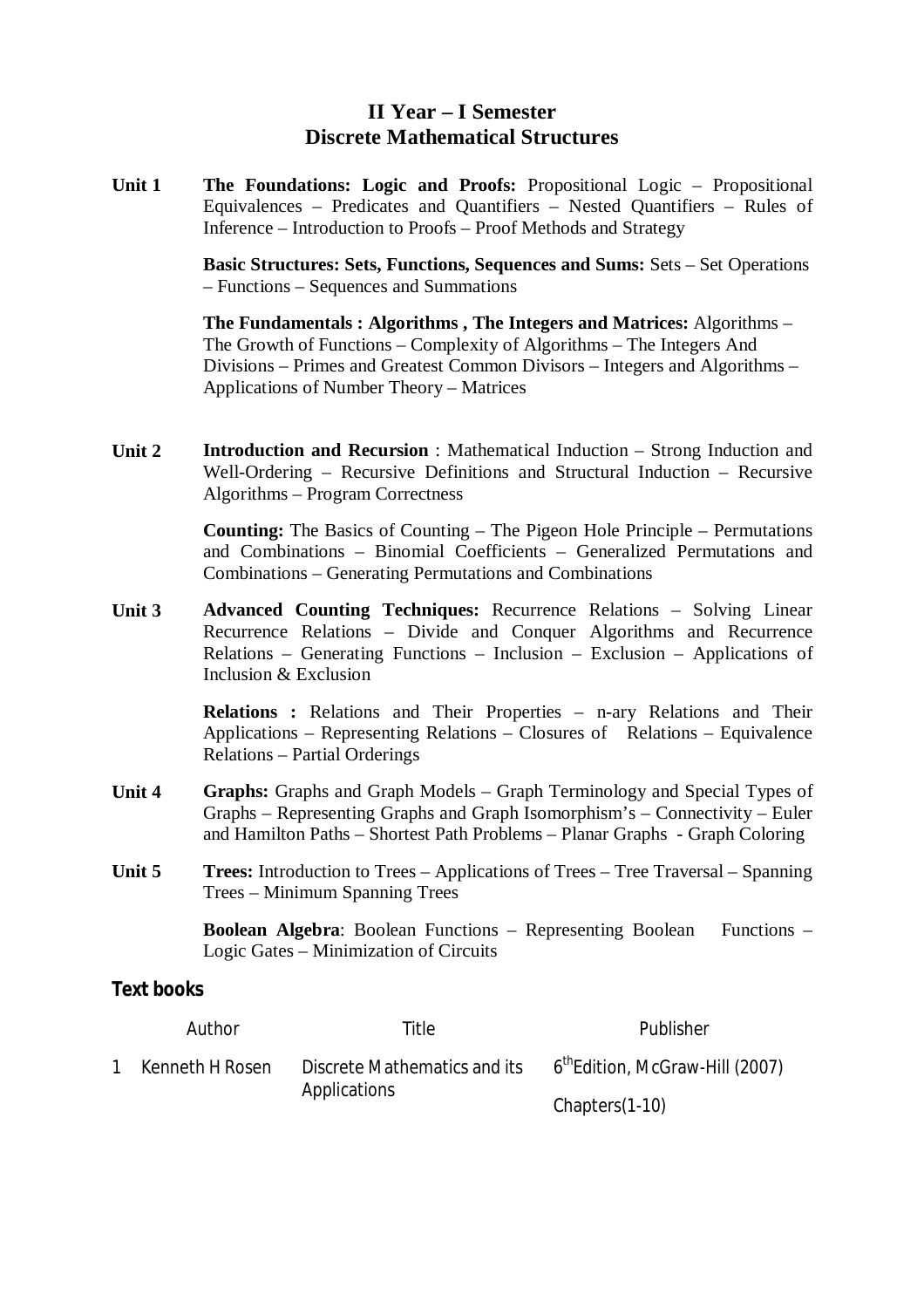|   | Author                            | Title                                            | Publisher                                                   |
|---|-----------------------------------|--------------------------------------------------|-------------------------------------------------------------|
|   | Ralph P. Grimaldi,<br>B.V. Ramana | Discrete and Combinational<br><b>Mathematics</b> | 5 <sup>th</sup><br>Edition,<br>Pearson<br>Education (2008). |
|   | Swapan Kumar<br>Sarkar            | A Text Book of Discrete Mathematics              | S.Chand (2008)                                              |
| 3 | D.S.Malik and<br>M.K.Sen          | Discrete Mathematical Structures                 | Thomson (2006)                                              |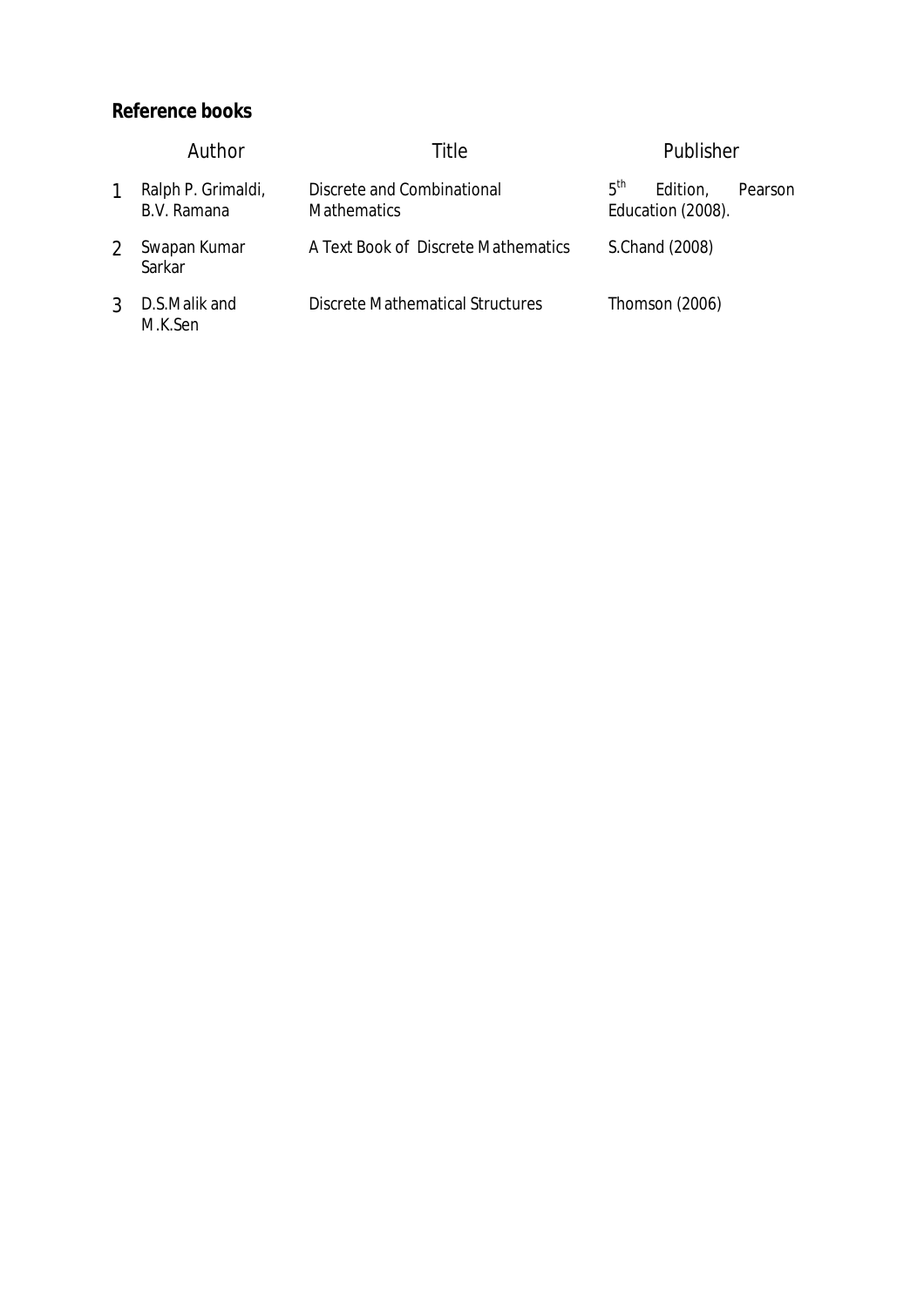# **II Year – I Semester Computer Organization**

**Unit 1 Digital Logic Circuits**: Digital Computers, Logic Gates, Boolean algebra, Map Simplification, Combinational Circuits, Flip-flops, Sequential Circuits.

> **Digital Components**: Integrated Circuits, Decoders, Multiplexers, Registers, Shift Registers, Binary Counters, Memory Unit.

> **Data Representation**: Data types, Complements, Fixed-point Representation, Floating-point representation, other binary codes, Error detection Codes.

**Unit 2 Register Transfer and Micro operations**: Register transfer language, Register transfer, Bus & memory Transfers, Arithmetic micro operations, logic micro operations, Shift micro operations, Arithmetic Logic Shift Unit

> **Basic Computer Organization and Design**: Instruction Codes, Computer registers, Computer Instructions, Timing and Control, Instruction Cycle, Memory-Reference Instructions, Input-output Interrupt

**Unit 3 Micro programmed Control**: Control memory, Address Sequencing, Micro program Example, Design of control Unit.

> **Central Processing Unit**: General Register Organization, Stack Organization, Instruction Formats, Addressing Modes, Data Transfer and Manipulation, Program Control

- **Unit 4 Computer Arithmetic**: Introduction, Addition and subtraction, Multiplication algorithm, Floating point arithmetic operations, Decimal Arithmetic unit, Decimal Arithmetic operations.
- **Unit 5 Input-Output Organization**: Peripheral Devices, Input-Output Interface, Asynchronous Data Transfer, Modes of Transfer, Priority Interrupt

**Memory Organization**: Memory Hierarchy, Main Memory, Auxiliary Memory, Associative Memory, Cache Memory

## **Text books**

|              | Author         | Title                        | Publisher                                                                                                 |
|--------------|----------------|------------------------------|-----------------------------------------------------------------------------------------------------------|
| $\mathbf{1}$ | M. Morris Mano | Computer System Architecture | 3rd Edition, Pearson Education (2008).                                                                    |
|              |                |                              | <b>Chapters : 1, 2, 3, 4, 5.1 to 5.7, 7, 8.1</b><br>to 8.7, 10.2 to 10.5, 11.1 to 11.5, 12.1<br>to $12.5$ |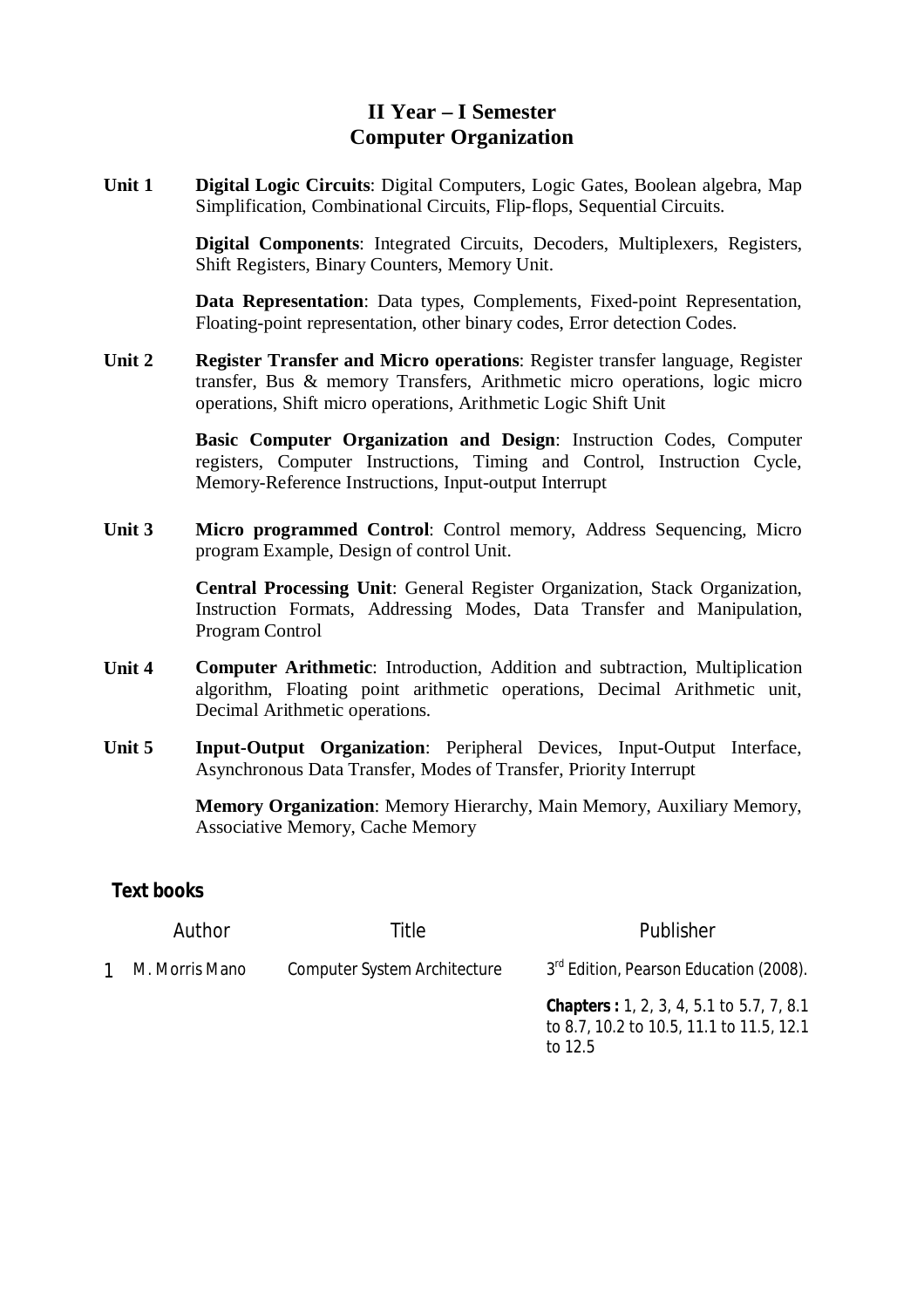|               | Author                             | Title                                                                    | Publisher                |
|---------------|------------------------------------|--------------------------------------------------------------------------|--------------------------|
| 1             | V. Rajaraman, T.<br>Radha Krishnan | Computer Organization and<br>Architecture                                | PHI                      |
| $\mathcal{D}$ | Behrooz Parhami                    | <b>Computer Architecture</b>                                             | Oxford (2007)            |
| 3             | <b>ISRD</b> group                  | <b>Computer Organization</b>                                             | ace series, TMH (2007)   |
| 4             | William Stallings                  | Computer Organization and<br>Architecture - Designing for<br>Performance | Pearson Education (2005) |
| 5             | P.Chakraborty                      | Computer Architecture and<br>Organization                                | Jaico Books (2008)       |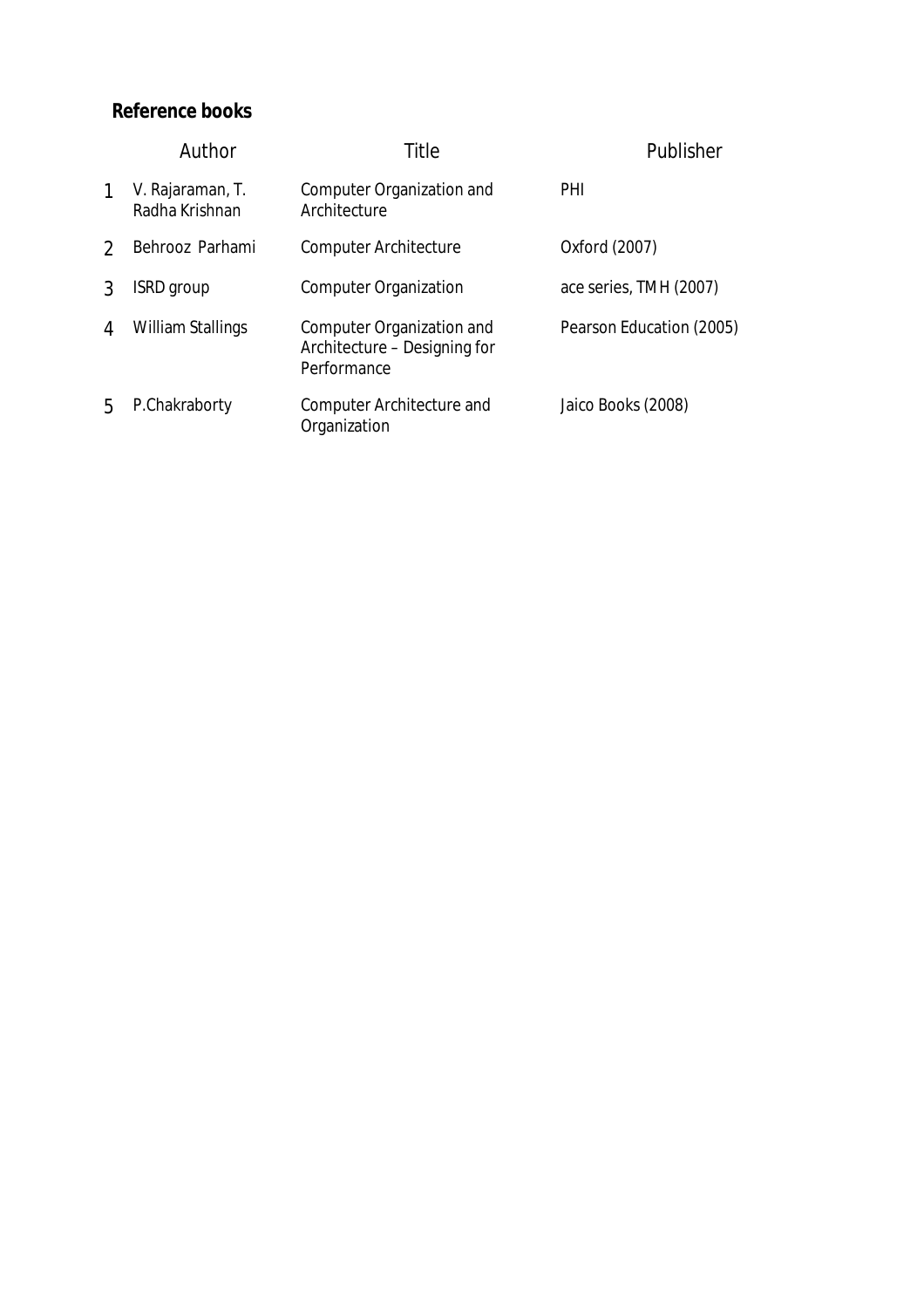# **II Year – I Semester Computer Networks**

**Unit 1 Introduction :** Uses of Computer Networks: Business Application, Home Applications, Mobile Users – Social Issues. Network Hardware : Local Area Networks – Metropolitan Area Networks – Wide Area Networks – Wireless Networks – Home Networks – Internetworks. Network Software: Protocol Hierarchies – Design Issues for the Layers – Connection Oriented and Connectionless Services – Service Primitives – The relationship of Services to Protocols. Reference Models: The OSI Reference Model – The TCP/IP Reference Model – A Comparison of OSI and TCP/IP reference Model

> **Physical Layer:** Guided Transmission Media: Magnetic Media – Twisted Pair – Coaxial Cable – Fiber Optics

> **Data Link Layer:** Data Link Layer Design Issues: Services Provided to the Network Layer – Framing – Error Control – Flow Control. Error Detection and Correction: Error correcting Codes – Error Detecting Codes. Elementary Data Link Protocols : An unrestricted Simplex Protocol – A simplex Stop- and – wait Protocol – A simplex Protocol for a Noisy channel. Sliding Window Protocols: A one-bit sliding Window Protocol – A Protocol using Go Back N – A Protocol using selective Repeat.

- **Unit 2 The Medium Access Control Sublayer :** Ethernet : Ethernet Cabling Manchester Encoding – The Ethernet MAC sublayer Protocol – The Binary Exponential Backoff Algorithm – Ethernet Performance – Switched Ethernet – Fast Ethernet – Gigabit Ethernet – IEEE 802.2: Logical Link Control – Retrospective on Ethernet. Wireless Lans: The 802.11 Protocol Stack - The 802.11 Physical Layer - The 802.11 MAC sublayer Protocol– Local Internetworking – Spanning Tree Bridges – Remote Bridges – Repeaters, Hubs, Bridges, Switches, Routers and Gateways – Virtual LANs.
- **Unit 3 The Network Layer:** Network Layer Design Issues : Store and Forward Packet Switching – Services Provided to the Transport Layer – Implementation of Connectionless Services – Implementation of Connection Oriented Services – Comparison Of Virtual Circuit and Datagram subnets. Routing Algorithms : The Optimality Principle – Shortest Path Routing – Flooding – Distance Vector Routing – Link State Routing – Hierarchical Routing – Broadcast Routing – Multicast Routing – Routing for Mobile Hosts. Internet Working : How Networks Differ – How Networks can be connected – Concatenated Virtual Circuits – Connectionless Internetworking – Tunneling – Internet work Routing – Fragmentation. The Network Layer in the Internet: The IP Protocol – IP address – Internet Control Protocols – OSPF
- **Unit 4 The Transport Layer:** The Transport Service: Services provided to the Upper Layers – Transport Services Primitives – Berkeley Sockets. Elements of Transport Protocols : Addressing – Connection Establishment – Connection Release – Flow Control and Buffering – Multiplexing – Crash Recovery. The Internet Transport Protocols :UDP

Introduction to UDP – Remote Procedure Call – The Real Time Transport Protocol. The Internet Transport Protocols: TCP Introduction to TCP – The TCP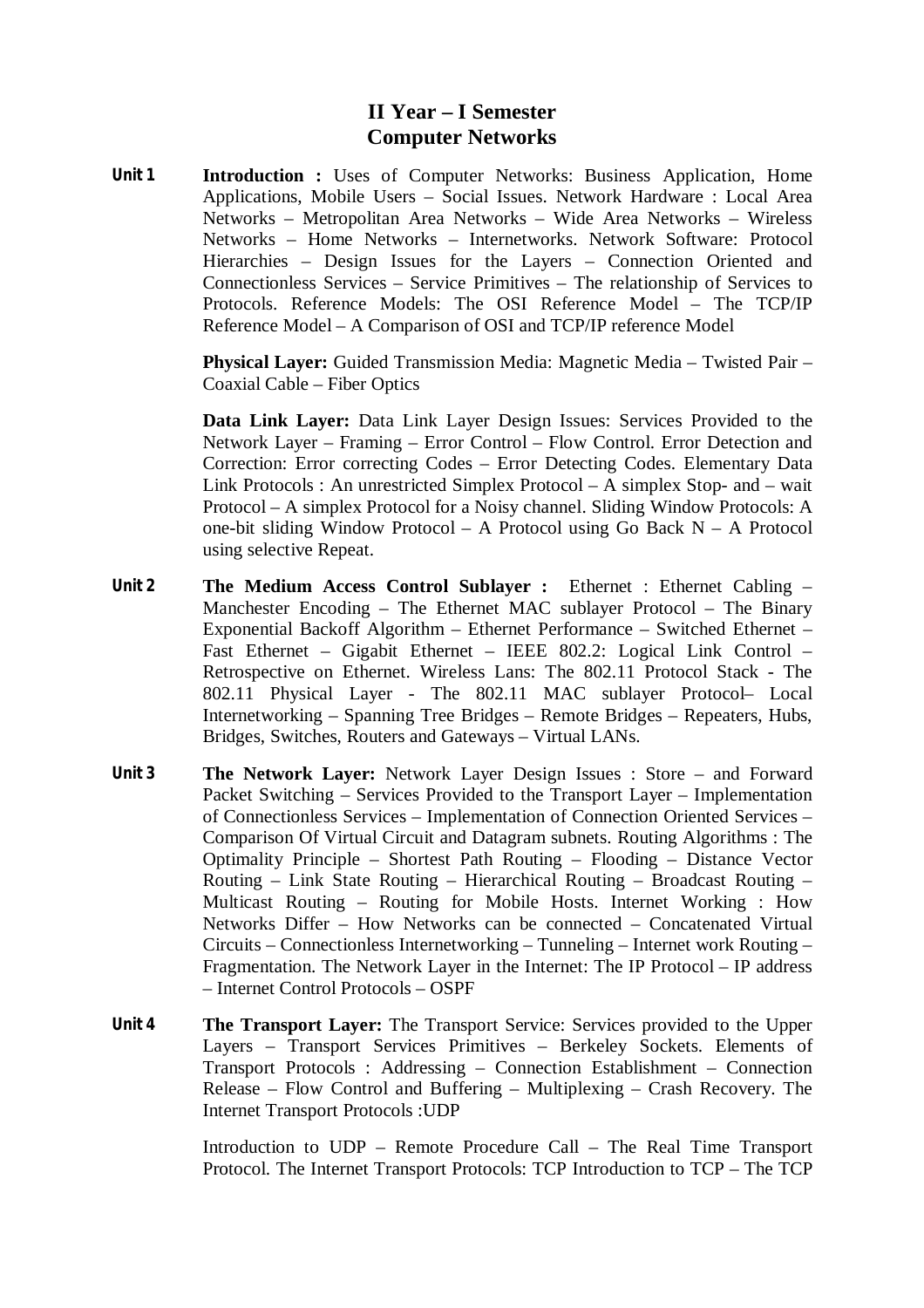Service Model – the TCP Protocol – The TCP segment header – TCP connection establishment – TCP connection release – Modeling TCP connection management- TCP Transmission Policy – TCP congestion Control – TCP Timer Management – Wireless TCP and UDP – Transactional TCP.

**Unit 5 The Application Layer:** DNS : The Domain Name System : The DNS Name Space – Resource Records – Name Servers. Electronic Mail : Architecture and Services – The User Agent – Message Formats – Message Transfer – Final Delivery. The World Wide Web: Architecture Overview – Static Web Documents – Dynamic Web Documents – HTTP – The Hyper Text Transfer Protocol

Text books

| Author                 | Title                    | Publisher                                                                                                                                                              |
|------------------------|--------------------------|------------------------------------------------------------------------------------------------------------------------------------------------------------------------|
| Andrew S.<br>Tanenbaum | <b>Computer Networks</b> | Fourth Edition, PHI                                                                                                                                                    |
|                        |                          | <b>Chapters:</b> 1.1 to 1.6, 2.2, 3.1<br>to 3.4, 3.6, 4.3, 4.4, 4.6, 4.7,<br>5.1, 5.2.1 to 5.2.9, 5.5, 5.6.1 to<br>5.6.5, 6.1.1 to 6.1.3, 6.2, 6.4,<br>6.5, 7.1 to 7.4 |

|              | Author                                               | Title                                                  | Publisher                           |
|--------------|------------------------------------------------------|--------------------------------------------------------|-------------------------------------|
| $\mathbf{1}$ | James F. Kurose, Keith Computer Networking<br>W.Ross |                                                        | Third Edition, Pearson<br>Education |
|              | Behrouz A Forouzan                                   | Data Communications and<br>Networking                  | Fourth Edition, TMH (2007)          |
| 3            | Michael A. Gallo,<br>William M. Hancock              | Computer Communications and<br>Networking Technologies | Cengage Learning (2008)             |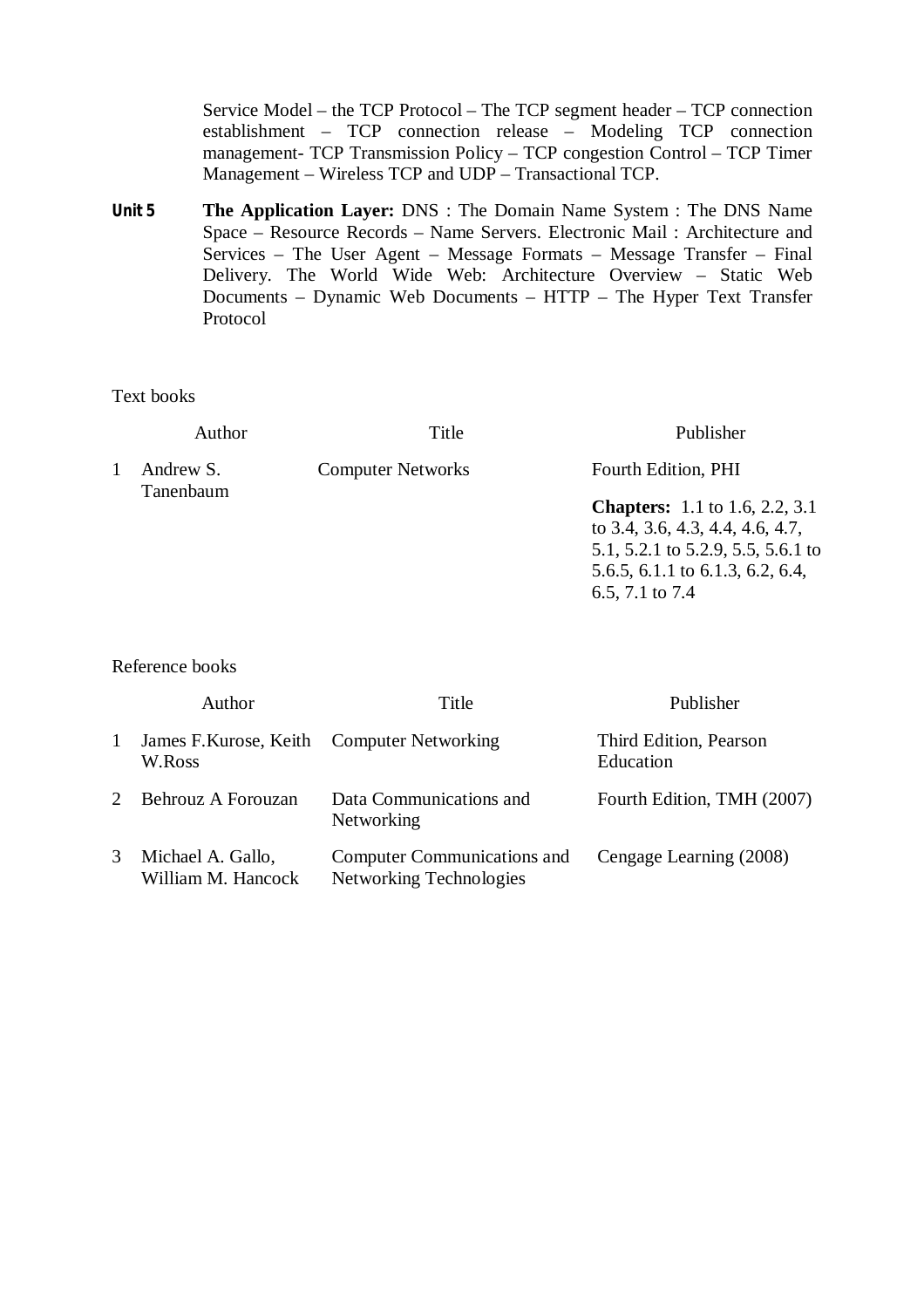# **II Year – I Semester Object Oriented Analysis & Design**

- **Unit 1 What is object orientation :** introduction, basic concepts, the origins of object orientation **Modelling concepts :** models and diagrams, drawing activity diagrams , a development process **Requirements capture:** user requirements, fact finding techniques, user involvement and documenting requirements, use cases, requirements capture and modeling.
- **Unit 2 Requirements analysis:** what must a requirements model do? , use case realization, the class diagram, assembling the analysis class diagram. **Object interaction :** Object Interaction And Collaboration, Interaction Sequence Diagrams , Collaboration Diagrams
- **Unit 3 Specifying Operations :** The Role of Operation Specifications, Contracts, Describing Operation Logic, Object Constraint Language , Creating an Operation Specification **Specifying Control :** States and Events, Basic Notation , Preparing a Statechart , Consistency checking
- **Unit 4 Moving Into Design :** How is Design Different from Analysis?, Logical and Physical design, System design and Detailed Design, Qualities and Objectives of Analysis and Design

**System Design :** The Major Elements of System Design, Software Architecture, Concurrency, Data Management Issues

**Object Design :** Class Specification, Interfaces, Criteria for Good Design, Designing Associations, Integrity Constraints, Designing Operations

**Designing Boundary Classes:** The Architecture of the Presentation Layer, Prototyping the User Interface, Designing classes , Designing Interaction with Sequence Diagrams, User Interface Design Patterns, Modelling the Interface using Statechart.

**Unit 5 Data Management Design :** Persistence Designing for Relational Database Management Systems, Designing for Object Database Management Systems, Distributed Databases, Designing Data Management Classes **Implementation :** Software Implementation, Component Diagrams, Deployment Diagrams, Software testing, User Documentation and Training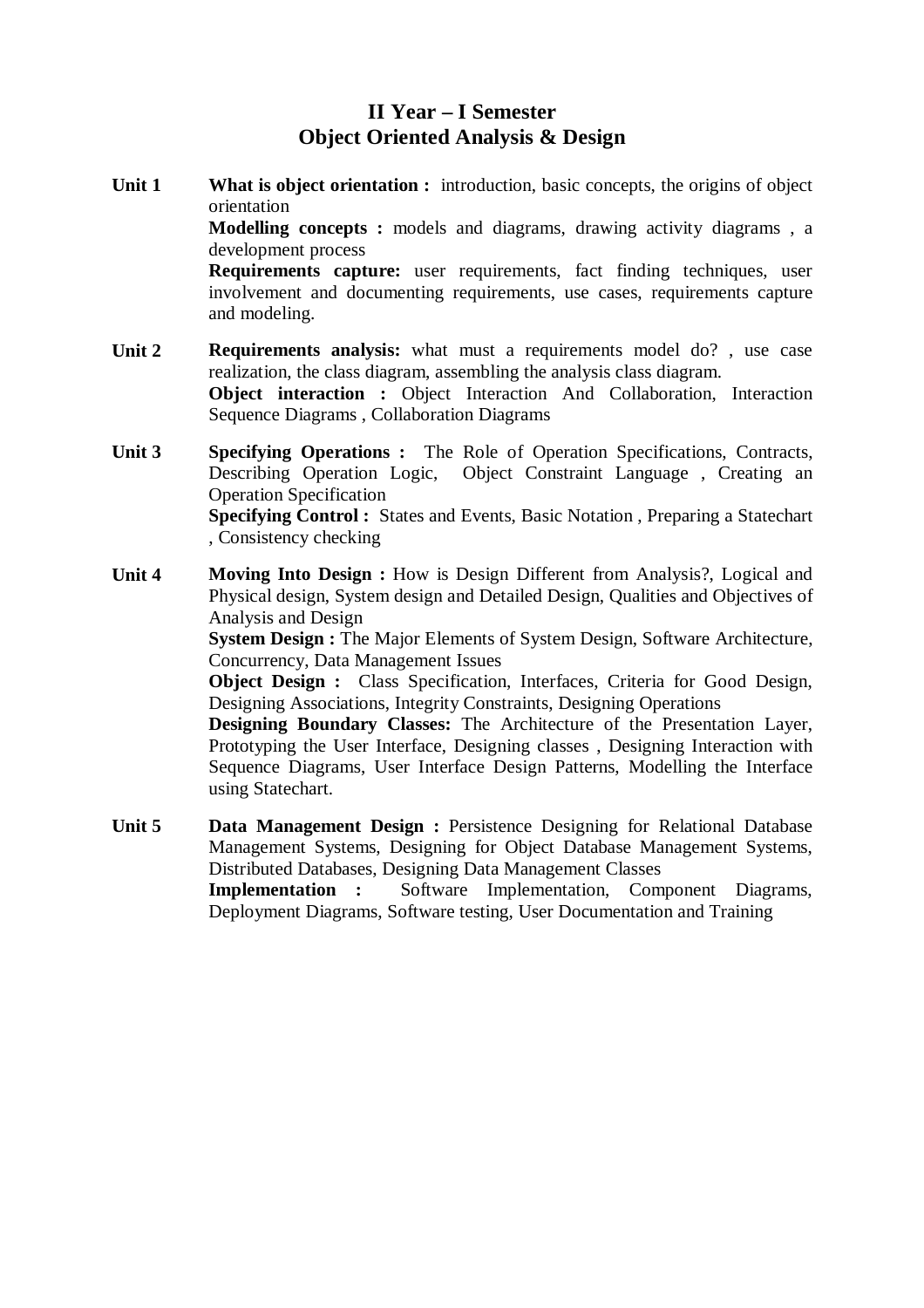### **Text books**

|   | Author                                     | Title                                    | Publisher                                                                                                                                                                                                                         |
|---|--------------------------------------------|------------------------------------------|-----------------------------------------------------------------------------------------------------------------------------------------------------------------------------------------------------------------------------------|
| 1 | <b>Object Oriented</b><br>Simon            | Second Edition, TATA Mc Graw Hill.       |                                                                                                                                                                                                                                   |
|   | Bennett, Steve<br>MCRobb and<br>Ray Farmer | Systems Analysis and<br>Design Using UML | Chapters:<br>$4.1, 4.2, 4.3, 5.2, 5.3, 5.4, 6.2, 6.3, 6.4, 6.5, 6.6, 6.7,$                                                                                                                                                        |
|   |                                            |                                          | 7.2,7.3,7.4,7.7,9.2,9.3,9.4,10.2,10.3,10.4,10.5,                                                                                                                                                                                  |
|   |                                            |                                          | 10.6, 11.2, 11.3, 11.4, 11.5, 11.6, 12.2, 12.3, 12.4,<br>12.5, 13.2, 13.3.13.4, 13.6, 14.2, 14.3, 14.4, 14.5, 14.6,<br>14.7, 17.2, 17.3, 17.4, 17.5, 17.7, 17.8,<br>18.2, 18.5,<br>18.6, 18.7, 18.8, 19.2, 19.3, 19.4, 19.5, 19.7 |

| Author            | Title                               | Publisher           |
|-------------------|-------------------------------------|---------------------|
| Booch, Jacobson,  | <b>Object Oriented Analysis and</b> | Kindle Edition.     |
| Rumbaugh          | Design with Applications            |                     |
| Blaha,<br>Michael | Object Oriented Modeling and        | Second Edition, PHI |
| James Rumbaugh    | Design with UML                     |                     |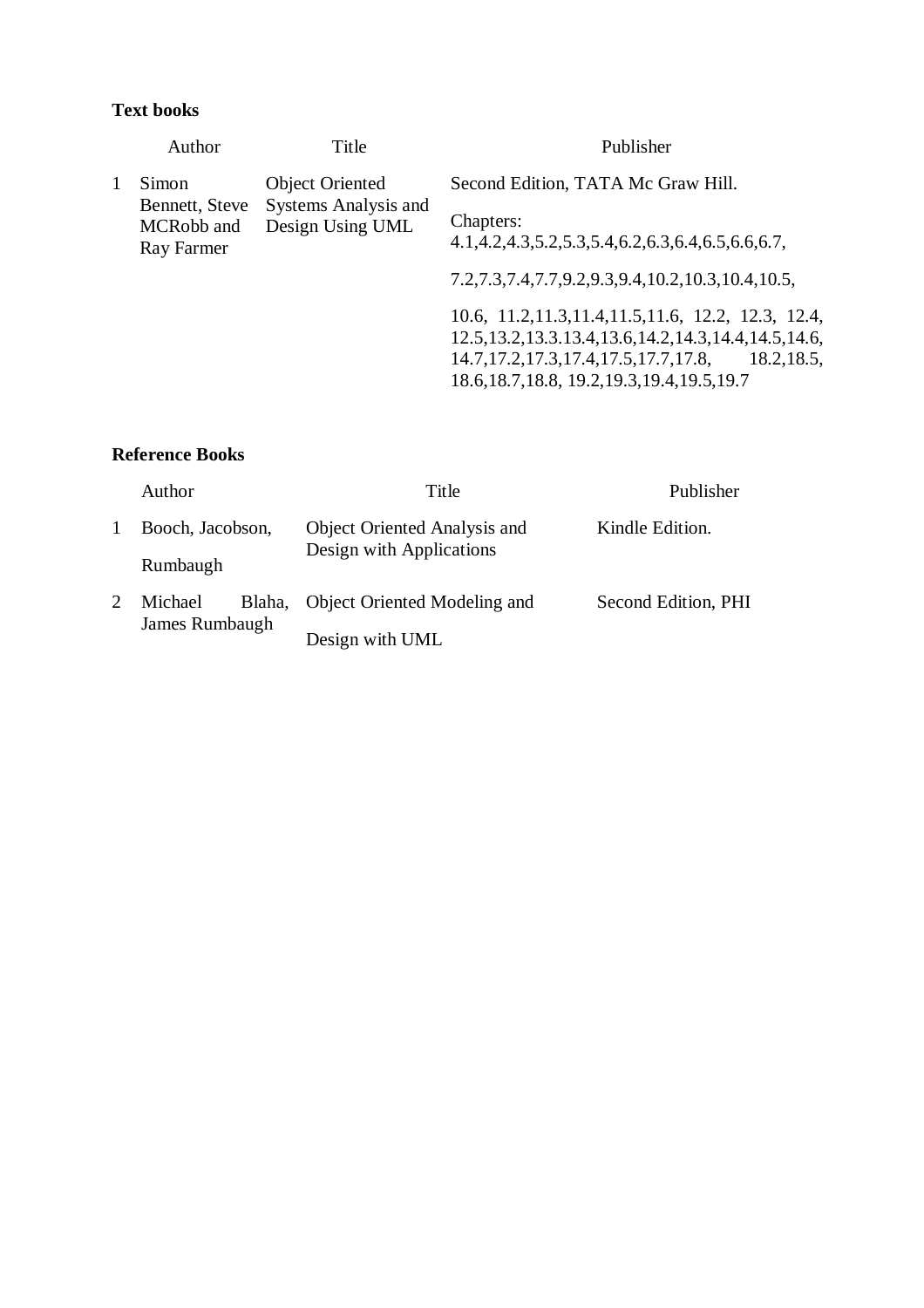## **II Year – I Semester Design and Analysis of Algorithms**

**Unit 1 Introduction :** What is Algorithm – Algorithm Specification : Pseudocode Conventions – Recursive Algorithms ; Performance Analysis: Space Complexity – Time Complexity – Asymptotic notation – Performance Measurement; Randomized Algorithms : Basics of probability theory – Randomized algorithms – Identifying the repeated element, Primality Testing – Advantages and Disadvantages.

> **Elementary Data Structures:** Stacks and Queues ; Trees : Terminology – Binary Trees ; Dictionaries : Binary Search Trees ; Priority Queues : Heaps – Heapsort ; Sets and disjoint set Union : Introduction – union and find operations. ; Graphs: Introduction – Definitions – Graph Representations.

**Unit 2 Divide – and – conquer:** General Method – Defective Chess Board – Binary Search – Finding Maximum and Minimum – Merge Sort – Quick sort – Selection Problem ; Strassen's Matrix Multiplication, Convex Hull: some geometric Primitives – The Quick Hull Algorithm – Graham's scan – An 0(nlogn) divide – and – conquer algorithm.

> **The Greedy Method:** The general Method – Container loading – Knapsack Problem – Tree Vertex Splitting – Job sequencing with deadlines ; Minimum cost spanning trees : Prim's Algorithm – Kruskal's Algorithm – Optimal Storage on tapes – Optimal Merge patterns – Single Source shortest paths.

**Unit 3 Dynamic Programming :** The general method – Multi-stage graphs – All pairs shortest paths – Single source shortest paths – Optimal Binary Search Trees – String editing  $-0/1$  Knapsack – Reliability design – The traveling sales person problem – Flow shop Scheduling

> **Basic Traversal and Search Techniques:** Techniques for Binary Trees – Techniques for graphs : Breadth First Search and Traversal – Depth First Search ; Connected Components and Spanning Trees – Bi-connected components and DFS

**Unit 4 Backtracking :** The general method – The 8-queens problem – sum of subsets – Graph coloring – Hamiltonian Cycles – Knapsack Problem .

> **Branch and Bound** : The Method: Least Cost search – The 15 puzzle – control abstractions for LC search – Bounding – FIFO Branch – and –Bound – LC Branch and Bound; 0/1 knapsack problem: LC Branch and Bound solution – FIFO Branch and Bound solution; Traveling Sales person.

**Unit 5 NP-Hard and NP – complete problems :** Basic concepts : Non deterministic algorithms –The classes NP hard and NP complex ; Cook's theorem – NP hard graph problems : Clique Decision Problem – Node cover decision problem – chromatic number decision problem – Directed Hamiltonian cycle – Traveling sales person decision problem – and/or graph decision problem; NP-hard scheduling Problems: scheduling identical processors – flow shop scheduling – jop shop scheduling; NP-hard code generation problems: code generation with common sub expressions – Implementing parallel assignment instructions; Some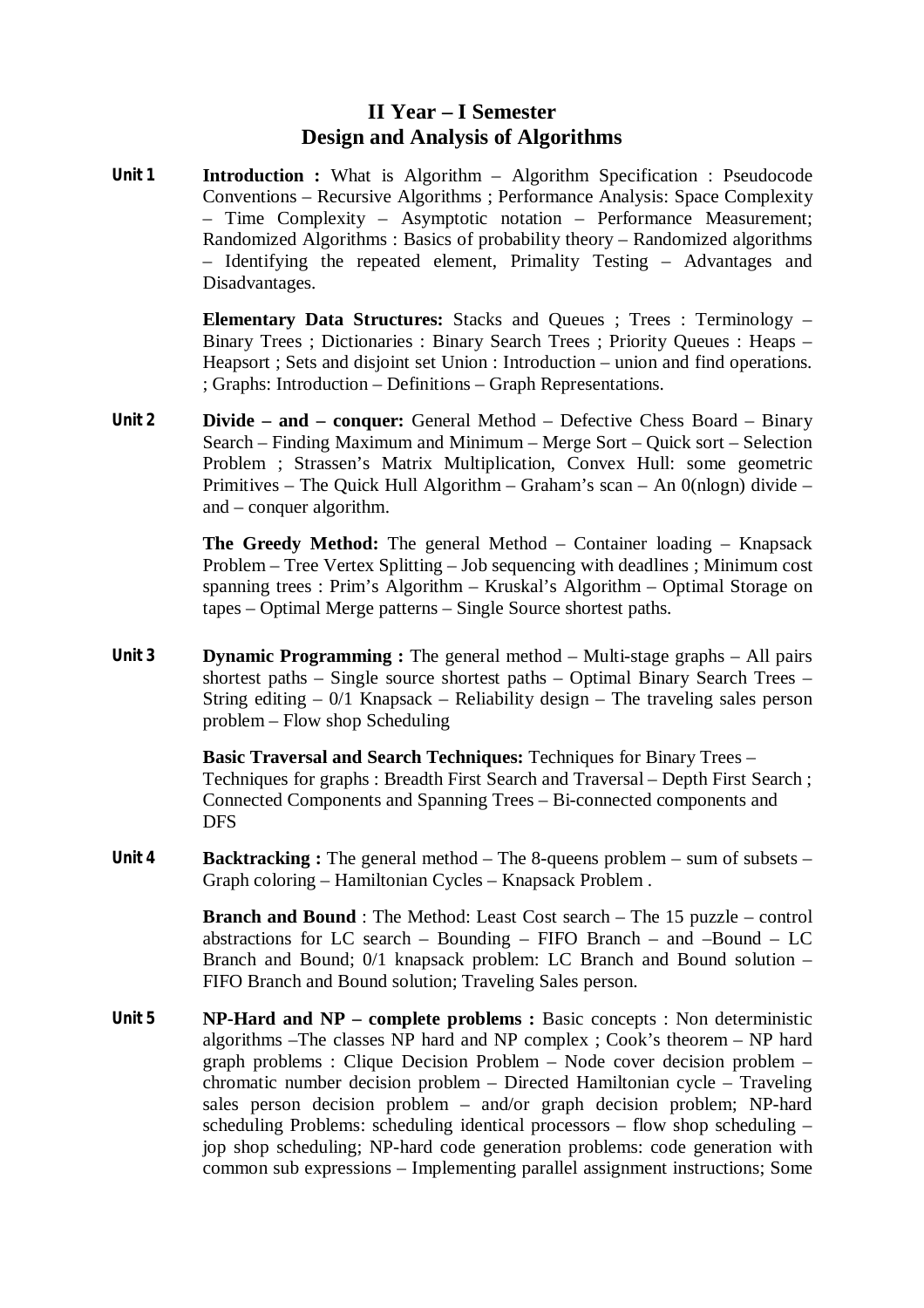simplified NP-hard problems.

# **Text books**

|              | Author       | Title                                                | Publisher                                    |
|--------------|--------------|------------------------------------------------------|----------------------------------------------|
| $\mathbf{1}$ | Sartaj Sahni | <b>Fundamentals of Computer</b><br><b>Algorithms</b> | Second Edition,<br>Universities Press (2008) |

**Chapters :** 1 to 8 and 11

|              | Author                             | Title                                                    | Publisher                                   |
|--------------|------------------------------------|----------------------------------------------------------|---------------------------------------------|
| $\mathbf{1}$ | Anany Levitin                      | Introduction to the Design $&$<br>Analysis of Algorithms | Second Edition, Pearson<br>Education (2007) |
| $2^{\circ}$  | I.Chandra Mohan                    | Design and Analysis of Algorithms                        | PHI.                                        |
| 3            | Prabhakar Gupta,<br>Vineet Agrawal | Design and Analysis of Algorithms                        | PHI.                                        |
| 4            | Parag Himanshu<br>Dave             | Design and Analysis of Algorithms                        | Pearson Education (2008)                    |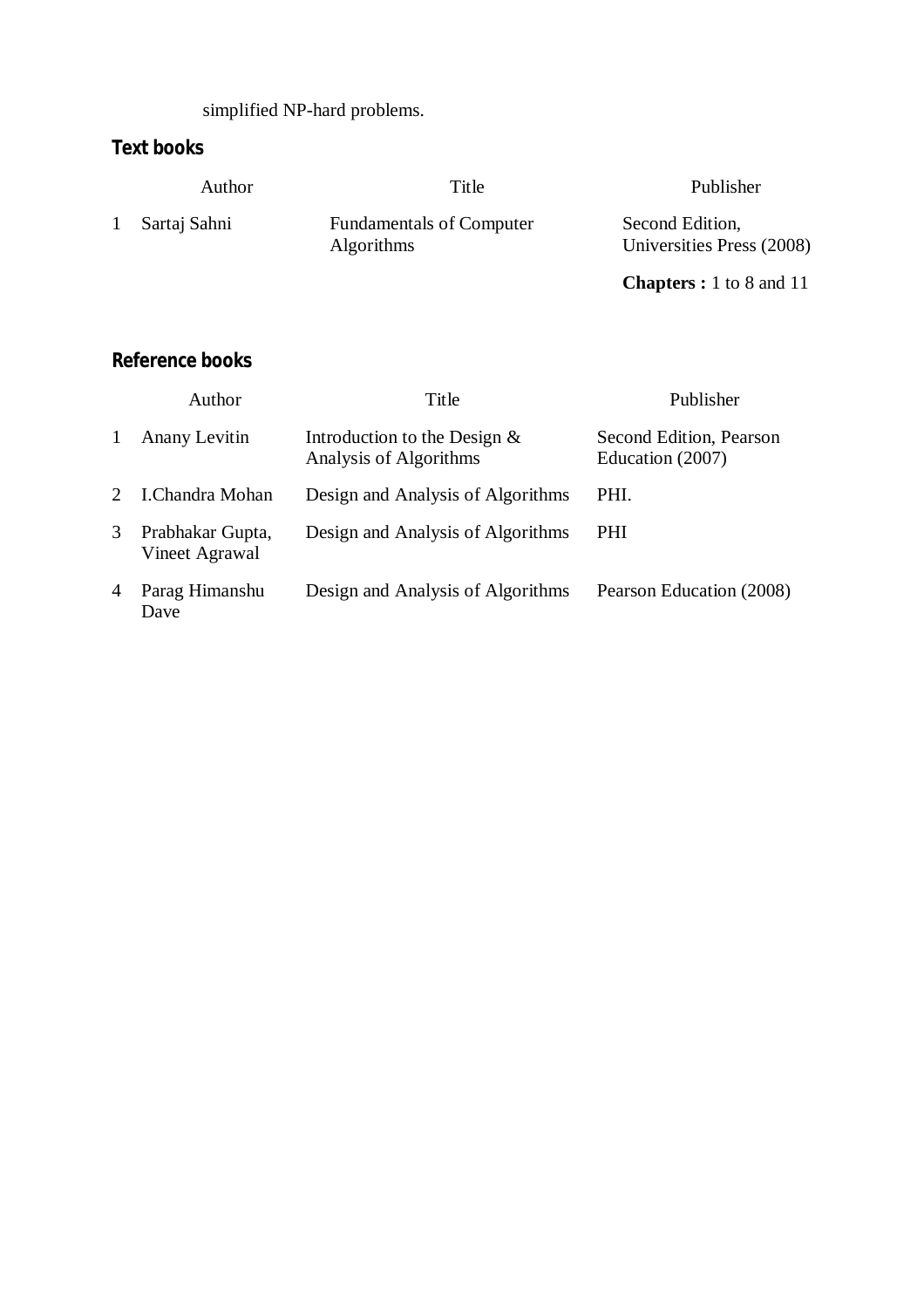# **II Year – I Semester Computer Networks Lab**

## **Cycle 1**

- **Program to implement bit stuffing and de stuffing.**
- **Program to implement character stuffing and de stuffing.**
- **Program to display the content of a file using URL class.**
- **Program to find Ip address of the system.**
- **Program to print factorial using RMI.**
- **Program to obtain information about Host, network, protocols, and Domain from** URL.
- **Echo server program connect using telnet client.**
- **TCP server program using server socket.**
- TCP client program to send and receive the with TCP server.
- **Program to create a server socket to handle multiple connections at a time.**
- UDP server program using Data gram Socket.
- **UDP client program to send and receive with UDP server**
- **Program to implement the Even parity on the given string.**
- **Program to implement the shortest path algorithm.**
- Program to encrypt and decrypt the given plan text using  $A\rightarrow Z$ ,  $B\rightarrow Y$ ,  $Z\rightarrow A$ .
- **Program to encrypt and decrypt using cipher** Program to encrypt and decrypt the text using row transformation technique

# **Cycle 2**

- Study the performance of OSPF by creating 20 nodes
- **Create various traffic patterns of following distributions** 
	- o Uniform
	- o Binomial
	- o Poisson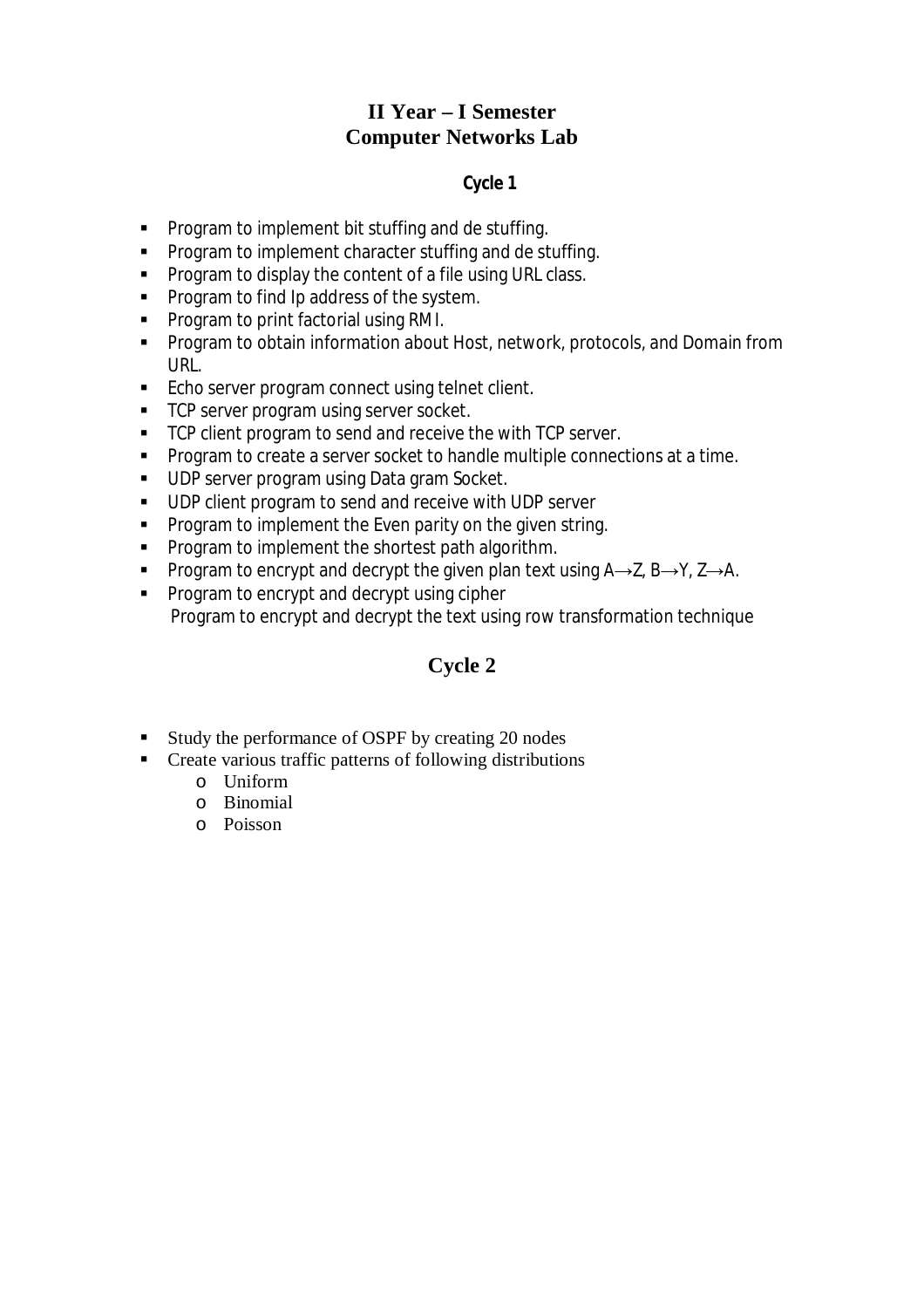# **II Year – I Semester Object Oriented Analysis & Design Lab**

**Objective :** To develop a mini-project following the 12 exercises listed below using StarUML.

1. To develop a problem statement.

2. Develop an IEEE standard SRS document. Also develop risk management and project plan (Gantt chart).

- 3. Identify Use Cases and develop the Use Case model.
- 4. Identify the business activities and develop an UML Activity diagram.
- 5. Identity the conceptual classes and develop a domain model with UML Class diagram.

6. using the identified scenarios find the interaction between objects and represent them using UML Interaction diagrams.

7. Draw the State Chart diagram.

8. Identify the User Interface, Domain objects, and Technical services. Draw the partial layered, logical architecture diagram with UML package diagram notation.

- 9. Implement the Technical services layer.
- 10. Implement the Domain objects layer.
- 11. Implement the User Interface layer.
- 12. Draw Component and Deployment diagrams.

## **Suggested domains for Mini-project :**

- 1. Passport automation system.
- 2. Book bank
- 3. Exam Registration
- 4. Stock maintenance system.
- 5. Credit card processing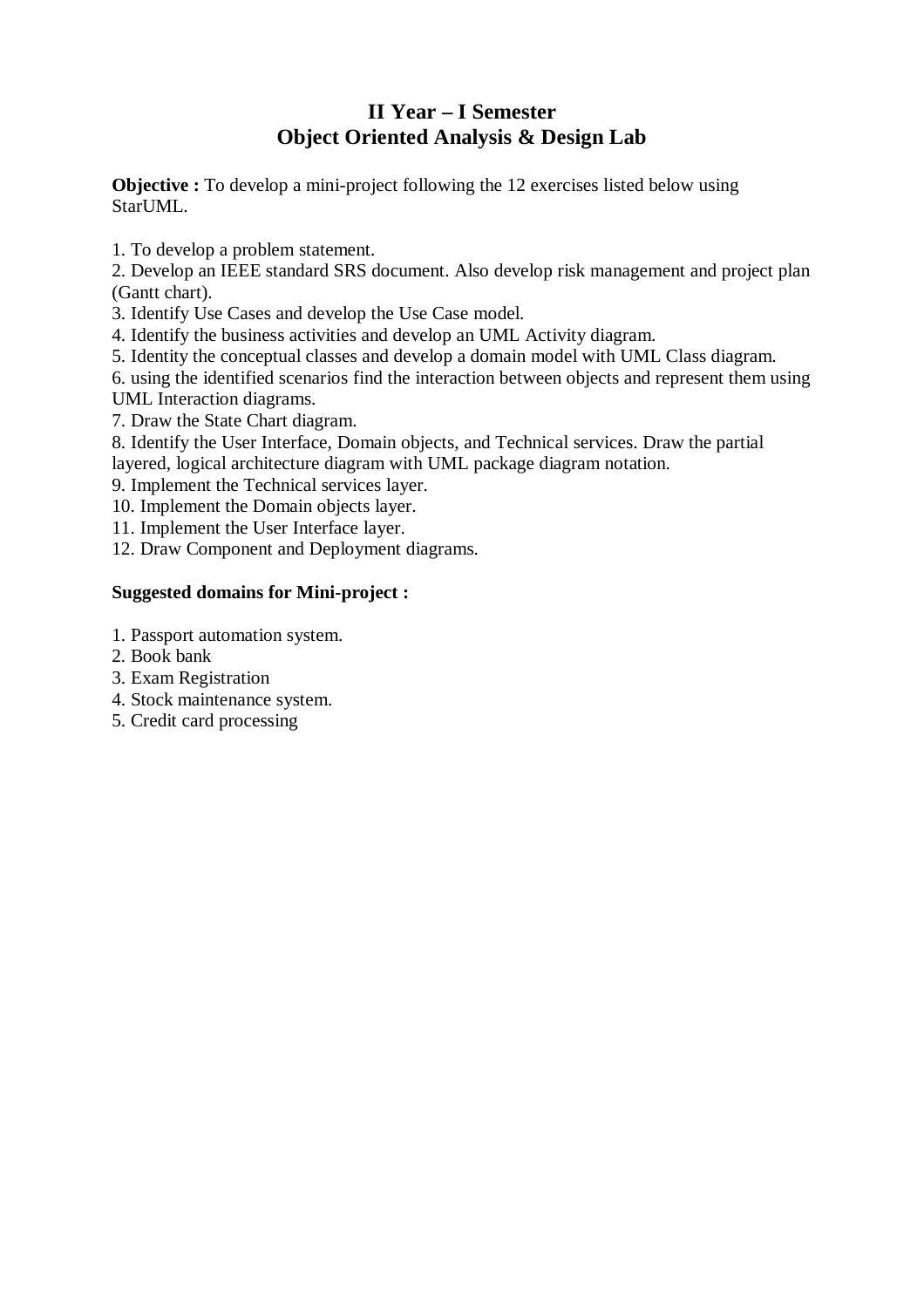# **II Year – I Semester Python Programming Lab**

1 Compute the GCD of two numbers.

2 Find the square root of a number (Newton's method)

3 Exponentiation (power of a number)

4 Find the maximum of a list of numbers

5(a) Linear search

(b) Binary search

6(a) Selection sort

(b) Insertion sort

7 Merge sort

8 First n prime numbers

9 Matrix Multiplication

10 Programs that take command line arguments (word count)

11 Find the most frequent words in a text read from a file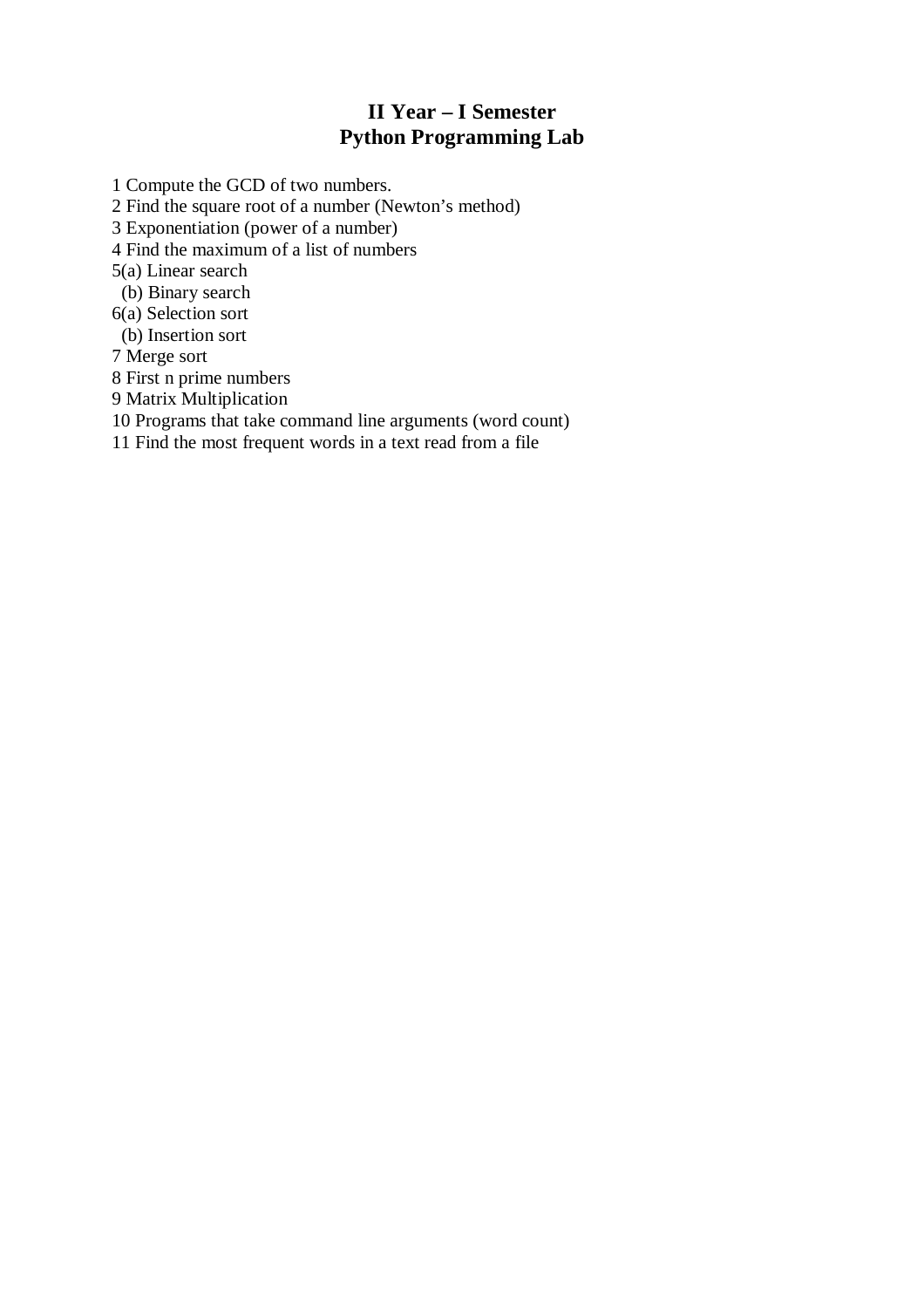# **II Year – II Semester Probability & Statistics**

**Unit 1 Basic Probability :** Random Experiments, Sample spaces, Events, Axioms of Probability, Important Theorems of Probability, Conditional Probability, Theorem on Conditional Probability, Independent Events, Bayes Theorem

> **Descriptive Statistics :** Measures of Central tendency, Mean, Median, Mode, Measure of dispersion, Variance and standard deviation, Percentiles, Interquartile Range, Skewness.

- **Unit 2 Discrete Random Variables :** Random Variables, Discrete Probability distribution, Distribution functions for random variables, distribution functions for discrete random variables, Expected Values, Variance and Standard Deviation, Theorems on expectation, Theorems on variance **Continuous Random Variables :** Continuous Random variables, Continuous probability distribution, distribution functions for continuous random variables, Expected Values, Variance, Properties of Expected values and variances
- **Unit 3 Examples of Random Variables:** Binomial Distribution, properties of binomial distribution, Normal Distribution, Examples of Normal Distribution, Poisson Distribution, Relation between Normal and Binomial distributions, Central limit Theorem.

**Sampling Theory :**Population and sample, Sampling, Random sampling, Random Numbers, Population parameters, Sampling statistics, Sampling distributions, Sample mean and sample variance.

- **Unit 4 Estimation Theory :**Point Estimates and Interval Estimates, Confidence Intervals for means, Confidence Intervals for proportions, Confidence Intervals for differences and sums **Test of Hypothesis and Significance :** Test of hypothesis and significance, Type I and Type II Errors, Level of Significance, Test involving the Normal distribution, p value, One-tailed and two-tailed tests
- **Unit 5 Curve Fitting, Correlation and Regression :** Curve Fitting, Regression, Method of least squares, least squares line, standard error of estimate, the linear correlation coefficient, generalized correlation coefficient, Correlation and dependence. **Other Probability Distributions :** Uniform distribution, gamma distribution, the

F-distribution

## **Text Book**

1. Probability and Statistics, Schaum's easy Outlines McGRaw – Hill

## **Reference Books :**

**1.** Introduction to Probability and Statistics, William Mendenhall, Robert J Beaver, Barbara M Beaver, Twelth Edition, Thomson.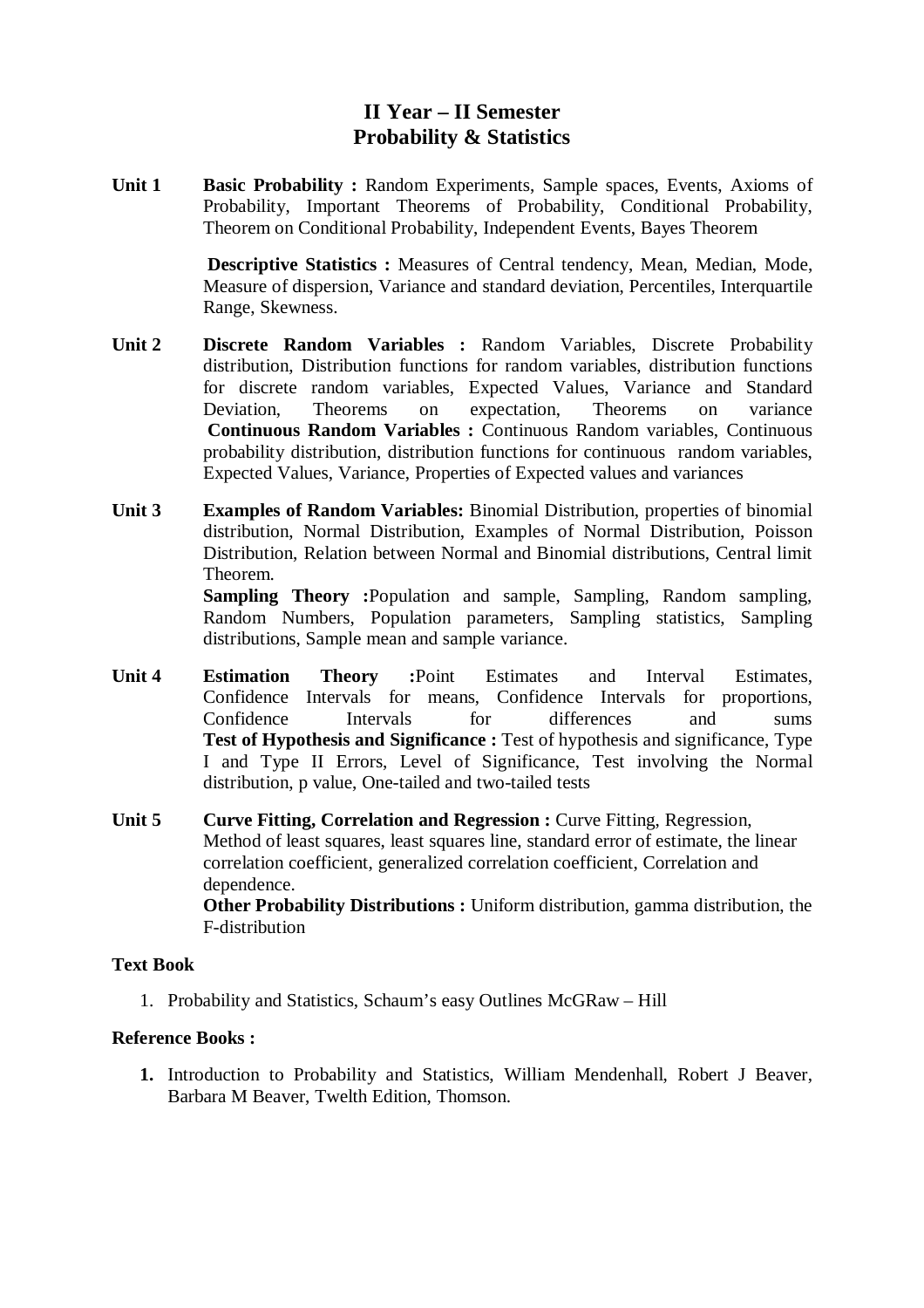# **II Year – II Semester Formal Languages and Automata Theory**

| Unit 1 | The Theory of Automata: Description of Finite Automation, Mathematical<br>Model of Computer System., DFA, NFA, The equivalence of DFA and NFA,<br>Mealy and Moore machines, Minimization of Finite Automata.                 |  |
|--------|------------------------------------------------------------------------------------------------------------------------------------------------------------------------------------------------------------------------------|--|
| Unit 2 | Regular sets and Regular Grammars: Regular Expressions, Finite Automata<br>and Regular Expressions, Pumping lemma for Regular sets, Applications of<br>Pumping lemma, Closure properties of Regular Sets and Regular Grammar |  |
| Unit 3 | <b>Context Free Languages (CFL): CFL and Derivation Trees, Ambiguity in</b><br>CFG, Simplification of CFG, Pumping lemma for CFL.                                                                                            |  |
|        | <b>Pushdown Automata:</b> Definition, Pushdown Automata and CFL, Parsing and<br>Pushdown Automata.                                                                                                                           |  |
| Unit 4 | <b>Turing Machines (TM):</b> TM Model and Representation, Language accepted by<br>TM, Design of TM, Universal Turing Machines.                                                                                               |  |
| Unit 5 | <b>Formal Languages:</b> Chomsky classification of Languages, Operations on<br>Languages, Languages and Automata, Undecidability, N-Hard and NP-Complete<br>Problems.                                                        |  |

# **Text books**

| Author                              | Title                      | Publisher           |
|-------------------------------------|----------------------------|---------------------|
| 1 K.L.P.Mishra,<br>N.Chandrasekaran | Theory of Computer Science | PHI, Second Edition |

|               | Author                                          | Title                                                            | Publisher                             |
|---------------|-------------------------------------------------|------------------------------------------------------------------|---------------------------------------|
| $\mathbf{1}$  | J.E. Hopcroft, Rajeev<br>Motwani and J.D.Ullman | Introduction to Automata<br>Theory, Languages and<br>Computation | Pearson Education $(2nd)$<br>edition) |
|               | 2 Daniel I.A.Cohen                              | Introduction to Computer<br>Theory                               |                                       |
| $\mathcal{R}$ | Peter Linz                                      | Theory of Computation                                            |                                       |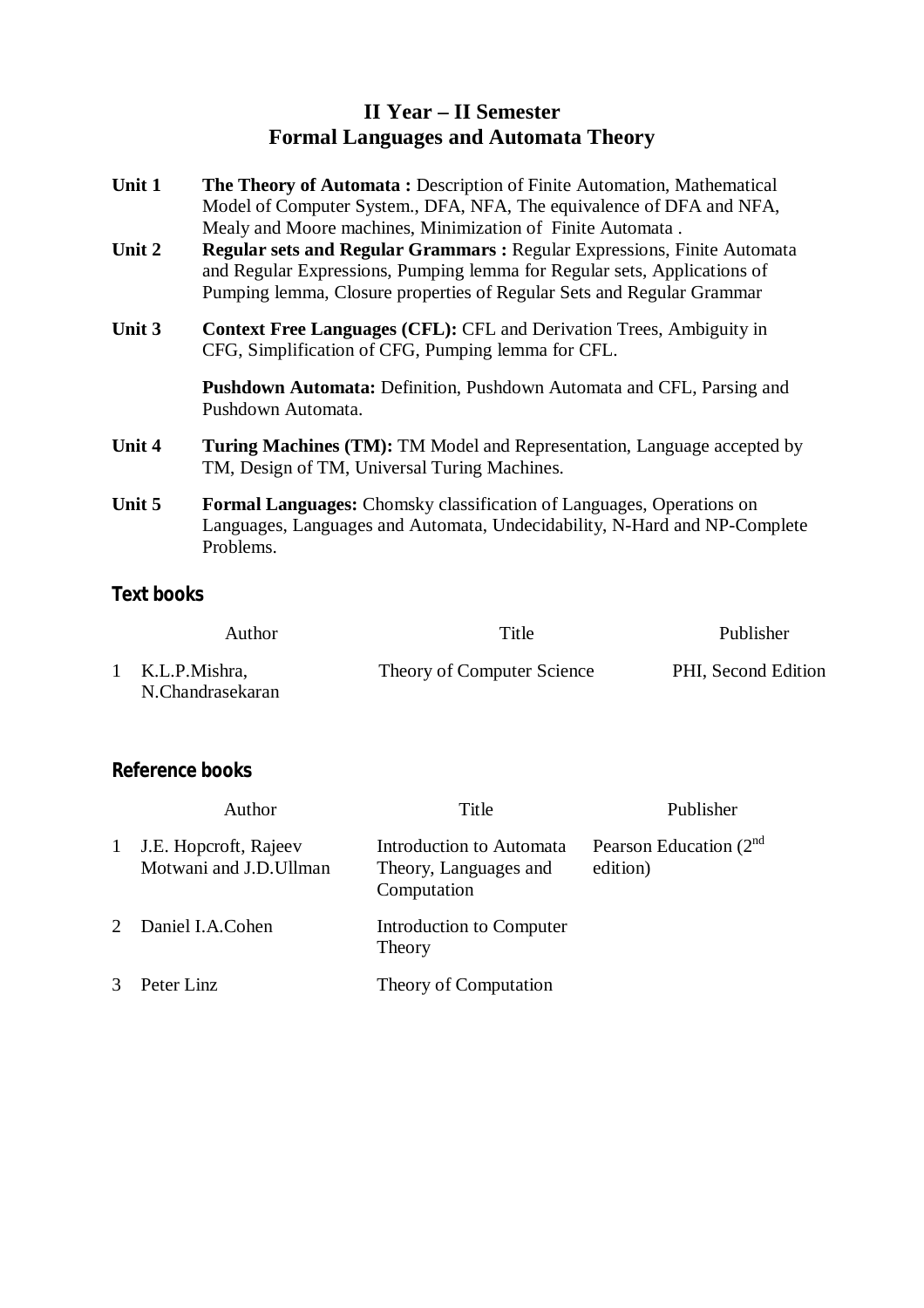# **II Year – II Semester Microprocessors and Interfacing**

- **Unit 1 8-bit Microprocessor architecture and Programming :** Introduction Intel 8085 Microprocessor Architecture – Pin Description - Addressing Modes – Instruction Set – Assembly Language Programming - Stacks and Subroutines - Timing Diagrams
- **Unit 2 Memory and Peripherals Interfacing :** Interfacing Memory Interfacing Peripherals – Interrupts – 8255 Programmable Peripheral Interface – Serial I/O and Data Communication – 8251 Programmable Communication Interface – 8279 Keyboard/Display Interface –8253 Programmable Interval Timer – 8259 Programmable Interrupt Controller.
- **Unit 3 16 bit Microprocessor architecture and programming :** Introduction Evolution of Microprocessors – Intel 8086 Microprocessor Architecture – Pin description – External Memory Addressing – Bus Cycles. – Addressing Modes - Instruction Set – Directives – Assembly Language Programming
- **Unit 4 8-bit Micro Controller** : Introduction Architecture of 8051 Microcontroller Memory Organization – Pin Diagram – Timer/Counters – Serial Communication – Interrupts – Addressing Modes – 8051 Instruction – Assembly language Programming using 8051 Microcontroller
- **Unit 5 Design Using Microprocessor and Microcontroller :** Case studies System Design using 8085 : Mining Problem – Turbine Monitor - System Design using 8051: Traffic Light Control - Washing Machine Control

## **Text Books :**

1. Ramesh S. Gaonkar, Microprocessor Architecture, Programming and Applications with 8085, Penram International Publications, Fifth Edition, 2008.

2. Krishna Kant, Microprocessors and Microcontrollers – Architectures, Programming and System Design 8085, 8086, 8051, 8096, PHI, Sixth Edition, 2010.

3. Soumitra Kumar Mandal, Microprocessors and Microcontrollers: Architecture, Programming and Interfacing Using 8085, 8086 and 8051, Tata McGraw Hill, Sixth Reprint, 2012.

## **Reference Books :**

1. Doughlas V. Hall, Microprocessors and Interfacing, Programming and Hardware, Mc Graw Hill, 2012.

2. Mohamed Ali Mazidi, Janice Gillispie Mazidi, Rolin McKinlay, The 8051 Microcontroller and Embedded Systems: Using Assembly and C, Second Edition, Pearson Education, 2011.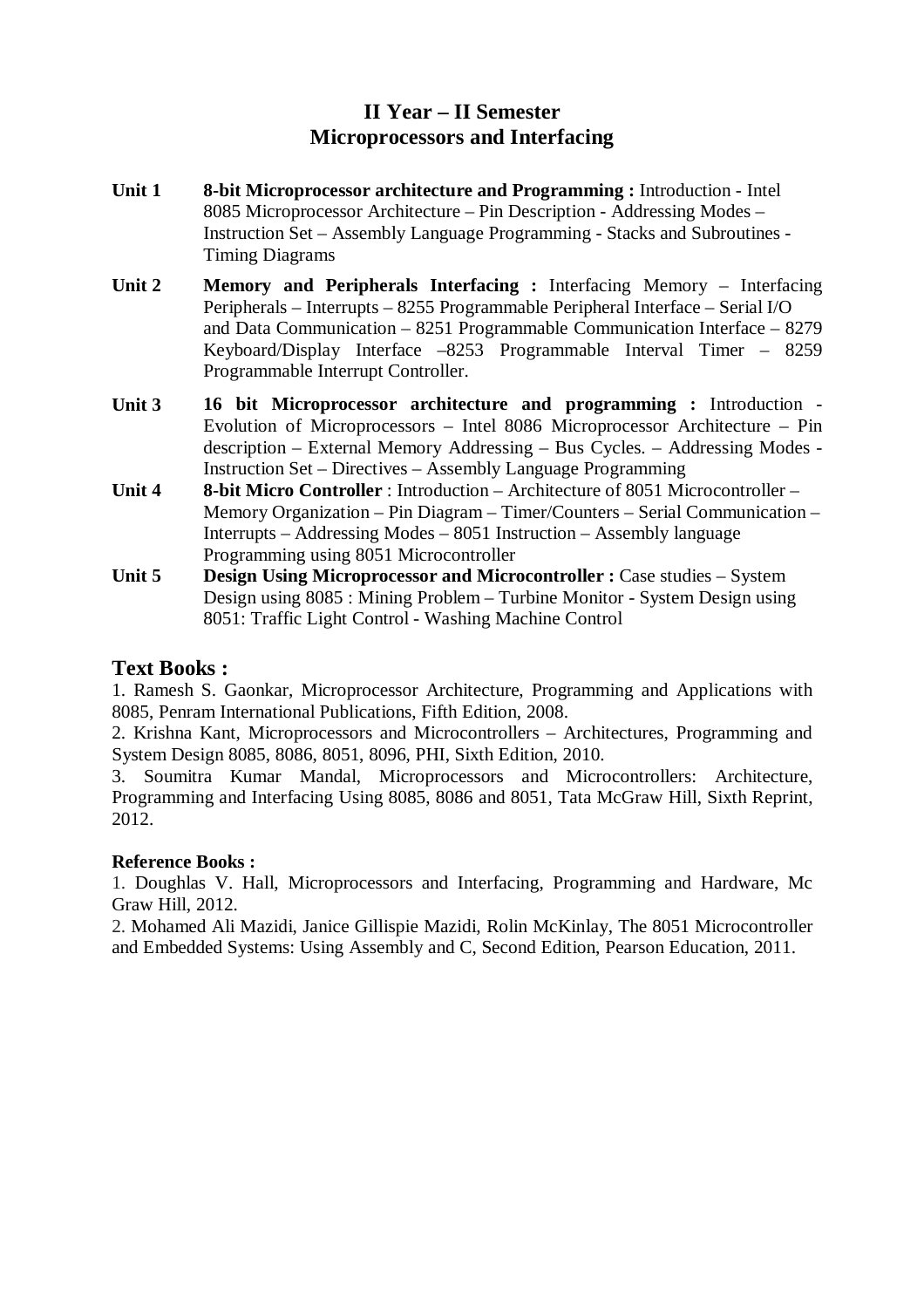# **II Year – II Semester Operating Systems**

**Unit 1 Introduction :** What Operating Systems Do – Computer System Orgranization – Computer system Architecture – Operating System Structure – Operating System Operations – Process Management – Memory Management – Storage Management – Protection and Security – Distributed Systems – Special purpose Systems – Computing Environments.

> **System Structure:** Operating System Services – User Operating System Interface – System Calls – Types of System Calls – System Programs – Operating System Design and Implementation – Operating System Structure – Virtual Machine – Operating System Generation – System Boot.

> **Process Concept :** Overview – Process Scheduling – Operations on Processes – Interprocess Communication – Examples of IPC Systems – Communication in Client Server Systems.

**Unit 2 Multithreaded Programming:** Overview – Multithreading Models – Thread Libraries – Threading Issues – Operating System Examples.

> **Process Scheduling:** Basic Concepts – Scheduling Criteria – Scheduling Algorithms – Multiple Processor Scheduling – Thread Scheduling.

> **Synchronization:** Background – The Critical Section Problem – Peterson's solution – Synchronization Hardware – Semaphores – Classic Problem of Synchronization – Monitors – Synchronization Examples – Atomic Transaction.

**Unit 3 Deadlocks:** System Model – Deadlock Characterization – Methods for Handling Deadlocks – Deadlock Prevention – Deadlock Avoidance – Deadlock Detection – Recovery from Deadlock.

> **Memory Management Strategies:** Background – Swapping – Contiguous Memory Allocation – Paging – Structure of the Page Table – Segmentation – Example: The Intel Pentium.

> **Virtual Memory Management:** Background – Demand Paging – Copy on Write – Page Replacement – Allocation of Frames – Thrashing.

**Unit 4 File System :** File Concept – Access Methods – Directory Structure – File System Mounting – File Sharing – Protection.

> **Implementing File Systems :**File System Structure – File System Implementation – Directory Implementation – Allocation Methods – Free Space Management – Efficiency and Performance – Recovery – Log structured File Systems.

**Unit 5 Secondary Storage Structure :** Overview of Mass – Storage Structure – Disk Structure – Disk Attachment – Disk Scheduling – Disk Management – Swap Space Management – RAID structure.

> **I/O Systems:** Overview – I/O Hardware – Application I/O Interface – Kernal I/O Interface – Transforming I/O requests to Hardware Operations – Streams –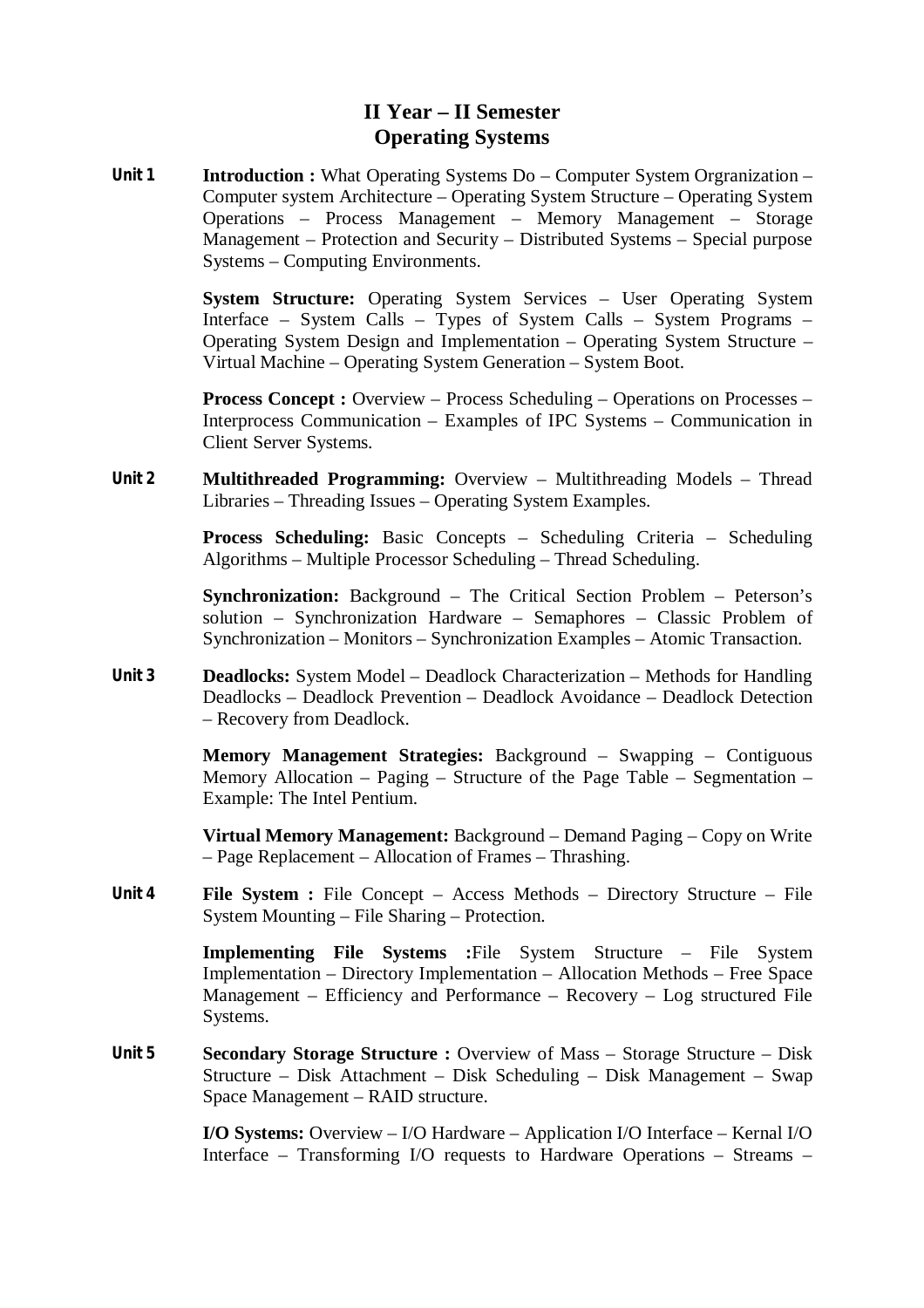#### Performance.

## **Text books**

|              | Author                                                    | Title                                                  | Publisher                                                                                                                                                                                                                |
|--------------|-----------------------------------------------------------|--------------------------------------------------------|--------------------------------------------------------------------------------------------------------------------------------------------------------------------------------------------------------------------------|
| 1            | Abraham Silberschatz,<br>Peter Baer Galvin,<br>Greg Gagne | <b>Operating System Principles</b>                     | Seventh Edition, Wiley.                                                                                                                                                                                                  |
|              |                                                           |                                                        | <b>Chapters:</b> $1.1 - 1.12, 2.1$<br>$-2.10$ , 3.1 $-3.6$ , 4.1 $-4.5$ ,<br>$5.1 - 5.5$ , $6.1 - 6.9$ , $7.1 -$<br>7.7, $8.1 - 8.7$ , $9.1 - 9.6$ ,<br>$10.1 - 10.6$ , $11.1 - 11.8$ ,<br>$12.1 - 12.7$ , $13.1 - 13.7$ |
|              | <b>Reference books</b>                                    |                                                        |                                                                                                                                                                                                                          |
|              | Author                                                    | Title                                                  | Publisher                                                                                                                                                                                                                |
| $\mathbf{1}$ | William Stallings                                         | Operating Systems – Internals and<br>Design Principles | Fifth Edition, Pearson<br>Education (2007)                                                                                                                                                                               |

|   | Achyut S Godbole  | <b>Operating Systems</b> | Second Edition, TMH<br>(2007).             |
|---|-------------------|--------------------------|--------------------------------------------|
| 3 | Flynn/McHoes      | <b>Operating Systems</b> | Cengage Learning (2008).                   |
|   | 4 Deitel & Deitel | <b>Operating Systems</b> | Third Edition, Pearson<br>Education (2008) |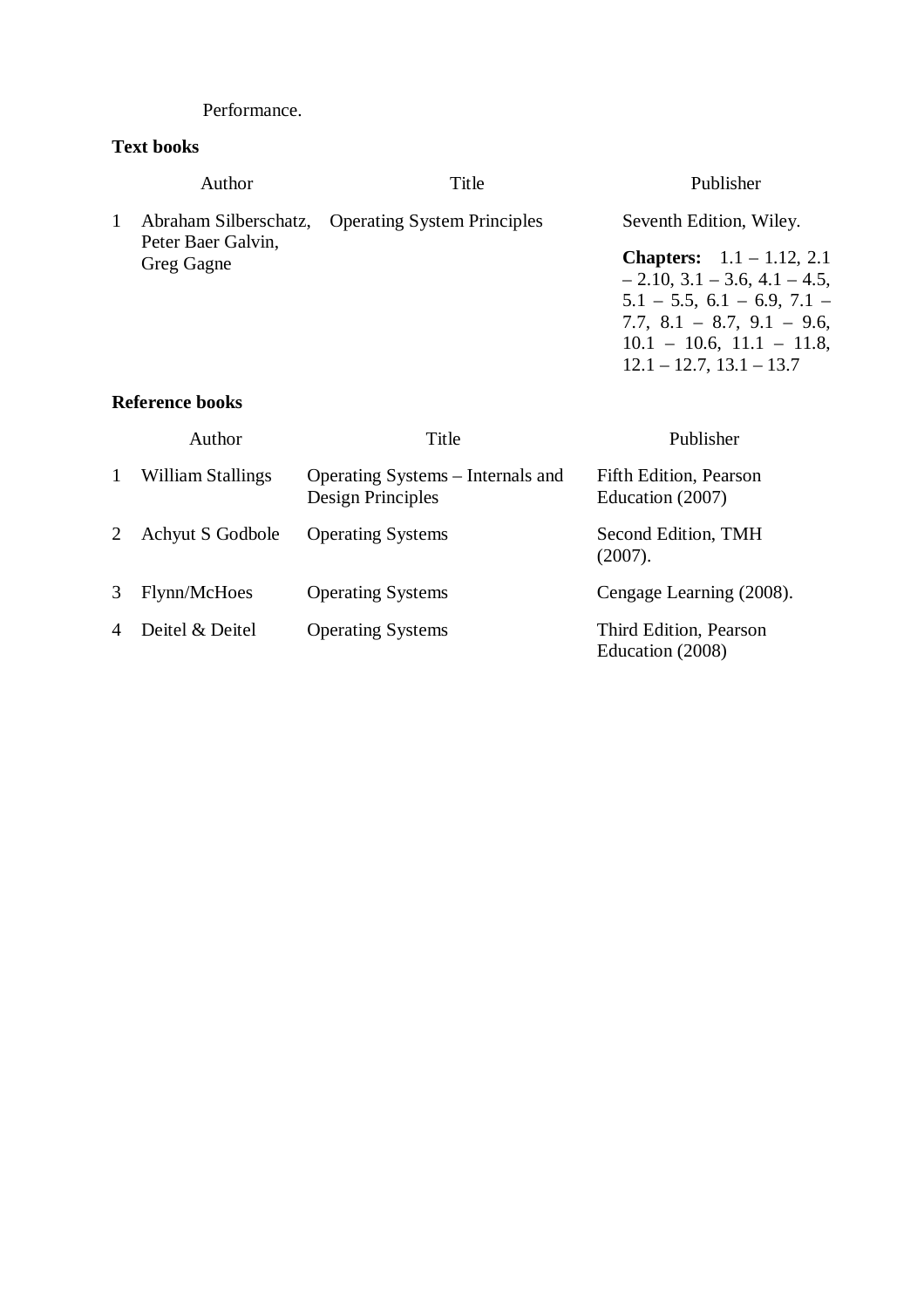# **II Year – II Semester Object Oriented Programming**

**Unit 1 Object Oriented Programming:** Introduction to OOP, Objects and Classes, Characteristics of OOP, Difference between OOP and Procedure Oriented Programming.

> **Introduction to Java Programming:** Introduction, Features of Java, Comparing Java and other languages, Applications and Applets, Java Development Kit, More Complex Programs, Java Source file structure, Prerequisites for Compiling and Running Java Programs.

**Unit 2 Java Language Fundamentals:** The building Blocks of Java, Data types, variable declarations, wrapper classes, Operators and Assignment, Control structures, Arrays, Strings, The String Buffer Class.

**Java as an OOP Language:** Defining classes, Modifiers, Packages, Interfaces.

**Unit 3 Exception Handling:** Introduction, Basics of Exception Handling in Java, Exception Hierarchy, Constructors and Methods in Throwable class, Unchecked and Checked Exceptions, Handling Exceptions in Java, Exception and Inheritance, Throwing User-defined Exceptions, Redirecting and Rethrowing Exceptions, Advantages of Exception – Handling Mechanism.

> **Multithreading:** An Overview of Threads, Creating Threads, Thread Life–cycle, Thread Priorities and Thread Scheduling, Thread Synchronization, Daemon Threads, Thread groups, Communication of Threads.

**Unit 4 Files and I/O Streams:** An Overview of I/O streams, Java I/O, File Streams, FileInputStream and FileOutputStream, Filter streams, Random Access File, Serialization.

> **Applets:** Introduction, Java applications versus Java Applets, Applet Life-cycle, Working with Applets, The HTML Applet Tag.

> **Database Handling Using JDBC:** An Overview of DBMS, JDBC Architecture, Working with JDBC

**Unit 5 Servlets:** Introduction, How to run servlets, The Life–cycle of the servlet, servlet API, Multitier Applications using JDBC from a servlet.

> **Networking and Remote Method Invocation:** Introduction to Networking, Understanding Ports, Networking Classes in JDK, Introduction to RMI, RMI Architecture – Implementing Remote class and interface – security.

## **Text books**

|  | <b>Author</b>      | <b>Title</b>                       | <b>Publisher</b>                      |
|--|--------------------|------------------------------------|---------------------------------------|
|  | 1 P. Radha Krishna | <b>Object Oriented Programming</b> | Universities Press (2008)             |
|  |                    | through Java                       | <b>Chapters:</b> $1, 2, 3, 4, 5, 6.1$ |
|  |                    |                                    | $6.5, 6.7, 6.8, 7, 8.1 - 8.5, 9.1$    |
|  |                    |                                    | $9.3.12.1 - 12.5.13$                  |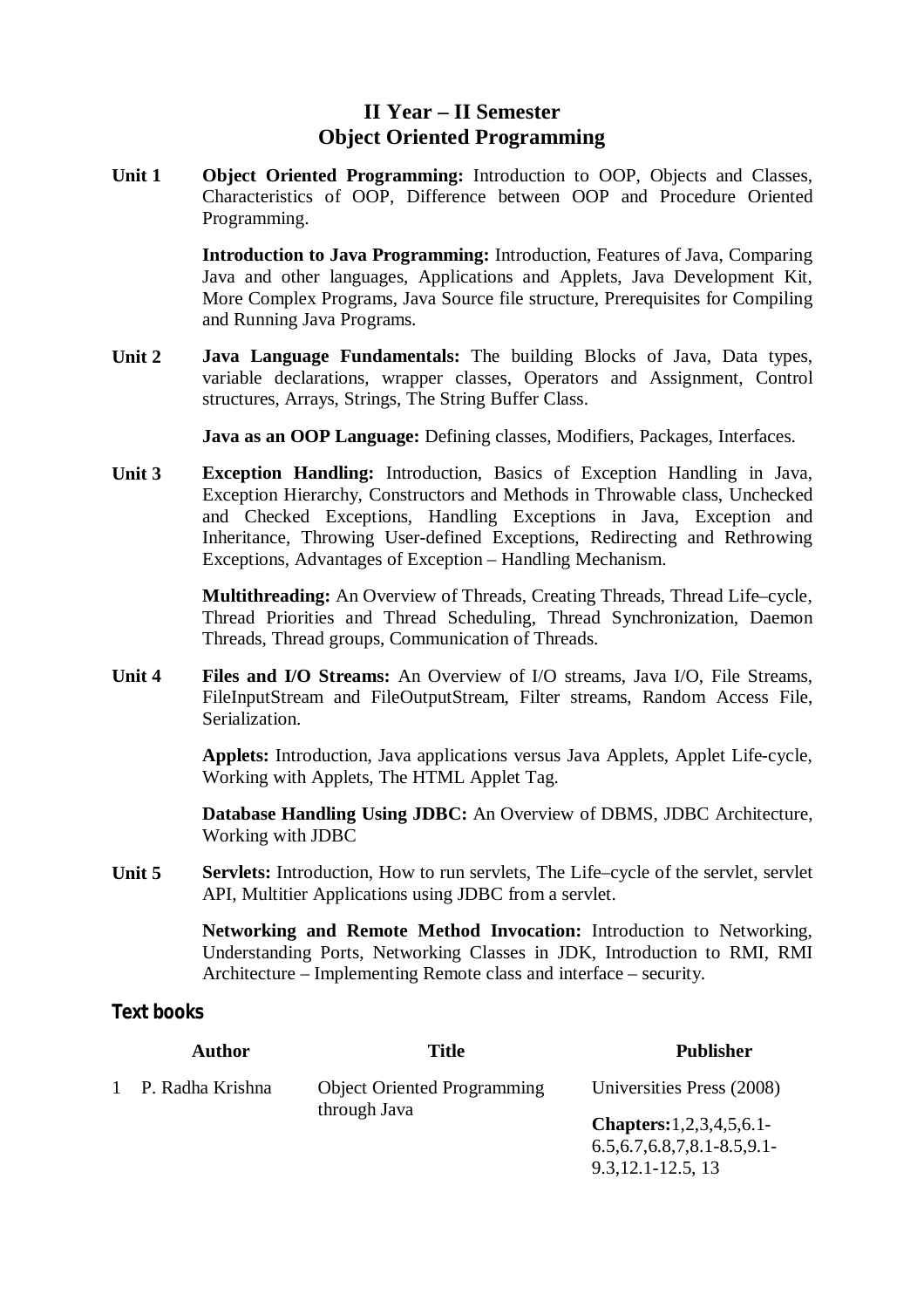|                | <b>Author</b>                           | <b>Title</b>                                                | <b>Publisher</b>                           |
|----------------|-----------------------------------------|-------------------------------------------------------------|--------------------------------------------|
| $\mathbf{1}$   | Cay S. Horstmann<br><b>Gray Cornell</b> | CoreJava, Volume 1 Fundamentals                             | Eighth Edition, Pearson<br>Education       |
| 2              | E.Balagurusamy                          | Programming with Java                                       | 3e, TMH (2007)                             |
| 3              | H.M.Deitel,<br>P.J.Deitel               | Java How to Program                                         | Sixth Edition, Pearson<br>Education (2007) |
| $\overline{4}$ | Debasish Jana                           | Java and Object Oriented<br><b>Programming Paradigm</b>     | PHI (2005).                                |
| 5              | <b>ISRD</b> Group                       | Introduction to Object Oriented<br>Programming through Java | TMH (2007).                                |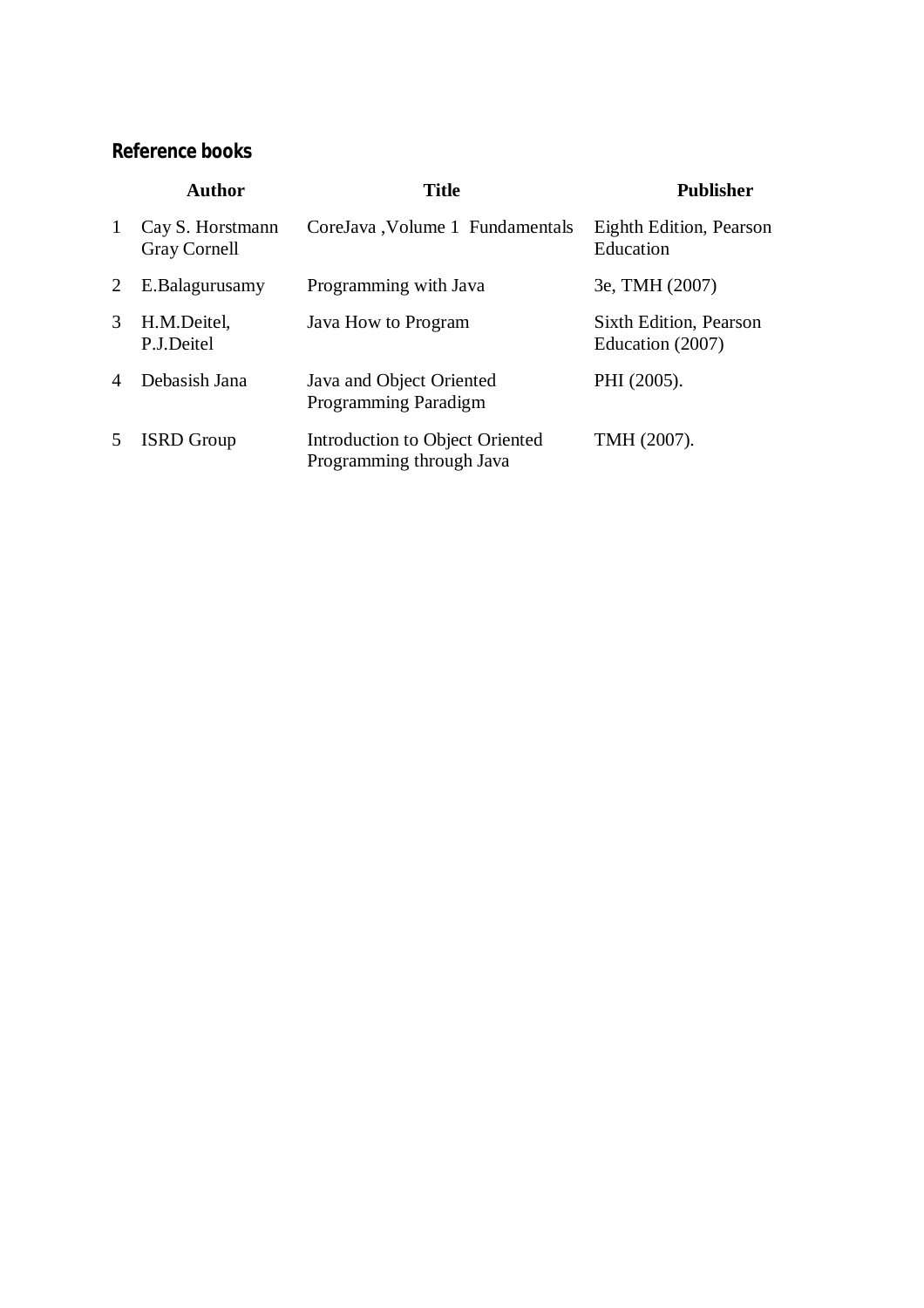# **II Year – II Semester Engineering Drawing**

### **UNIT – I**

**INTRODUCTION TO ENGINEERING DRAWING:**Principles of Engineering

Drawing/Graphics – Various Drawing Instruments – Conventions in Drawing – **Lettering practice** – BIS Conventions.

**Curves**: Constructions of Curves used in Engineering Practice:

a) Conic Sections including the Rectangular Hyperbola – General method only.

b) Cycloid, Epicycloid and Hypocycloid

c) Involute.

**Scales**: Construction of different types of Scales, Plain, Diagonal, Vernier scale.

**UNIT – II**

## **ORTHOGRAPHIC PROJECTIONS IN FIRST ANGLE**

**PROJECTION**: Principles of Orthographic Projections – Conventions – First and Third Angle projections.

**Projections of Points:** including Points in all four quadrants.

**Projections of Lines:** Parallel, perpendicular, inclined to one plan and inclined to both planes. True length and true angle of a line. Traces of a line.

**PROJECTIONS OF PLANES**: Plane parallel, perpendicular and inclined to one reference plane. Plane inclined to both the reference planes.

**UNIT – III**

**PROJECTIONS OF SOLIDS:** Projections of regular solids, cube, prisms, pyramids, tetrahedran, cylinder and cone, axis inclined to both planes.

**SECTIONS AND SECTIONAL VIEWS**: Right Regular Solids – Prism, Cylinder, Pyramid, Cone – use of Auxiliary views.

**UNIT – IV**

**DEVELOPMENT OF SURFACES:** Development of Surfaces of Right, Regular Solids – Prisms, Cylinder, Pyramids, Cone and their parts. frustum of solids.

**INTERSECTION OF SOLIDS:-** Intersection of Cylinder Vs Cylinder, Cylinder Vs Prism, Cylinder Vs Cone.

## **UNIT – V**

**ISOMETRIC PROJECTIONS** : Principles of Isometric Projection – Isometric Scale – Isometric Views– Conventions – Plane Figures, Simple and Compound Solids – Isometric Projection of objects having non- isometric lines. Isometric Projection of parts with Spherical surface.

**TRANSFORMATION OF PROJECTIONS :** Conversion of Isometric Views to Orthographic Views. Conversion of orthographic views to isometric views – simple objects.

**PERSPECTIVE PROJECTIONS :** Perspective View : Points, Lines and Plane Figures, Vanishing Point Methods (General Method only).

## **TEXT BOOKS**

- 1. **Engineering Drawing – Basant, Agrawal, TMH**
- 2. **Engineering Drawing, N.D. Bhatt**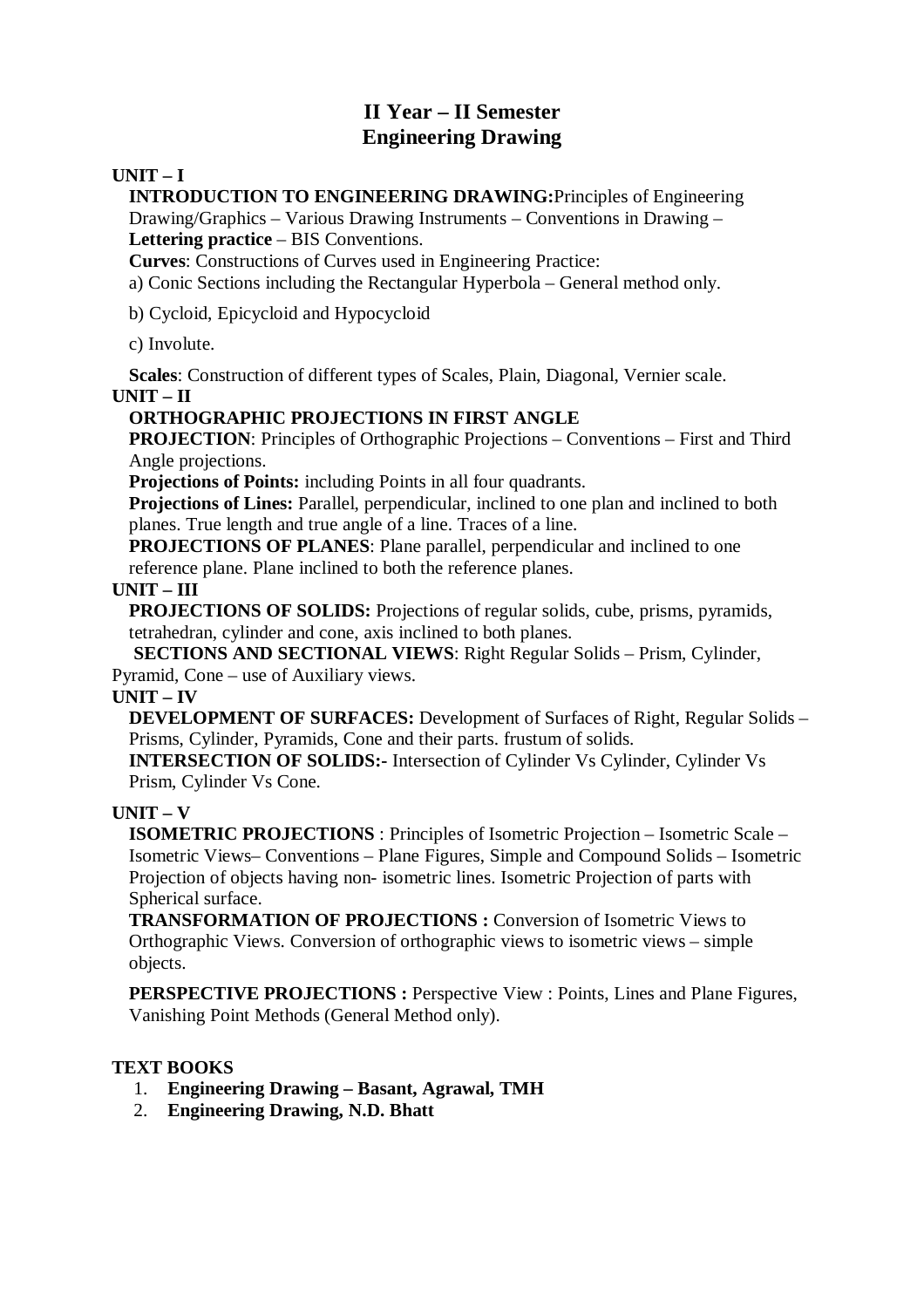### **REFERENCES** :

- 1. Engineering Graphics. P I Varghese Tata McGraw Hill Education Pvt. Ltd.
- 2. Engineering drawing P.J. Shah .S.Chand Publishers.
- 3. Engineering Drawing- Johle/Tata Macgraw Hill Book Publishers.
- 4. Engineering Drawing M.B. Shah and B.C. Rana, Pearson.
- 5. Engineering Drawing by K.Venu Gopal& V.Prabu Raja New Age Publications. Engineering Drawing By John. PHI Learning Publisher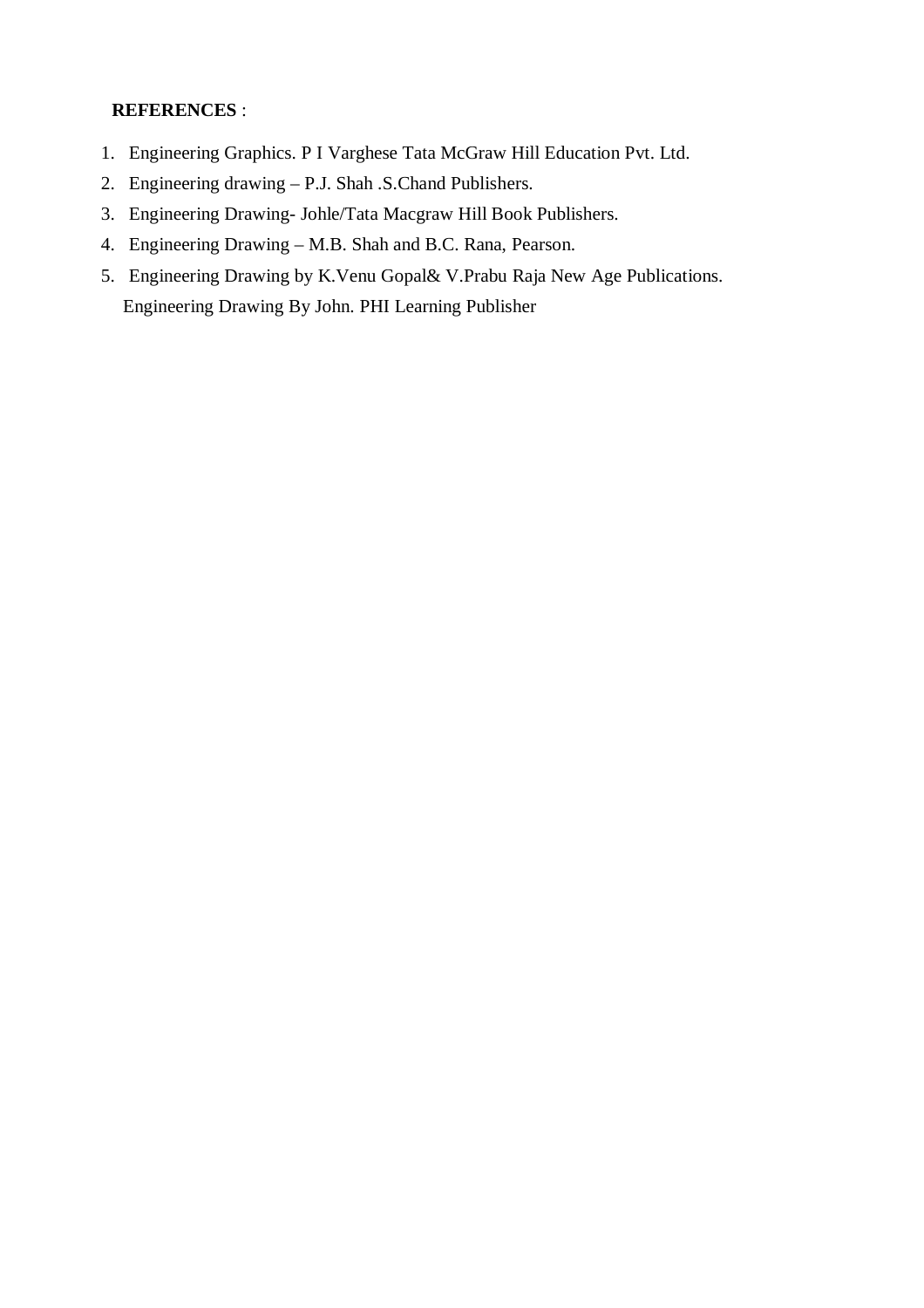# **II Year – II Semester Object Oriented Programming Lab (JAVA)**

- 1. Write a program to demonstrate static variable and methods
- 2. Write a program to sort the characters in given string.
- 3. Write a program to search an element in the list using Binary search Algorithm.
- 4. Develop a class to implement 'Bank operations'
	- a. Balance Enquiry
	- b. Report
	- c. Withdraw
- 5. Write a program to guess a coin flip.
- 6. Write a program to implement method Overloading.
- 7. Demonstrate constructor chaining in Inheritance.
- 8. Design a Interface for shape, implement the interface with circle, rectangle, and square.
- 9. Create a package for Mathematical operations, write a program to use the package.
- 10. Write a program to print odd and even number in parallel using Threads
- 11. Write a program to demonstrate the Thread Priorities.
- 12. Write a program to Handle.
	- i. Array Index out of boards exception
	- ii. Divide zero Exception
	- iii. Arithmetic Exception.
- 13. Write a program to sum of command line arguments and count the invalid integers entered using exceptions.
- 14. Write a program to count no. of words, Vowels, lines in a given file.
- 15. Write a program to print the contents of given file
- 16. Write a program to copy the contents of one file to another file
- 17. Write an applet to draw a line between two points clicked the user.
- 18. Write a program to display record from a Emp. Table using JDBC
- 19. Write a program to show the employees of given department no.
- 20. Write a program for establishing a socket connection (Server Socket, Client Socket).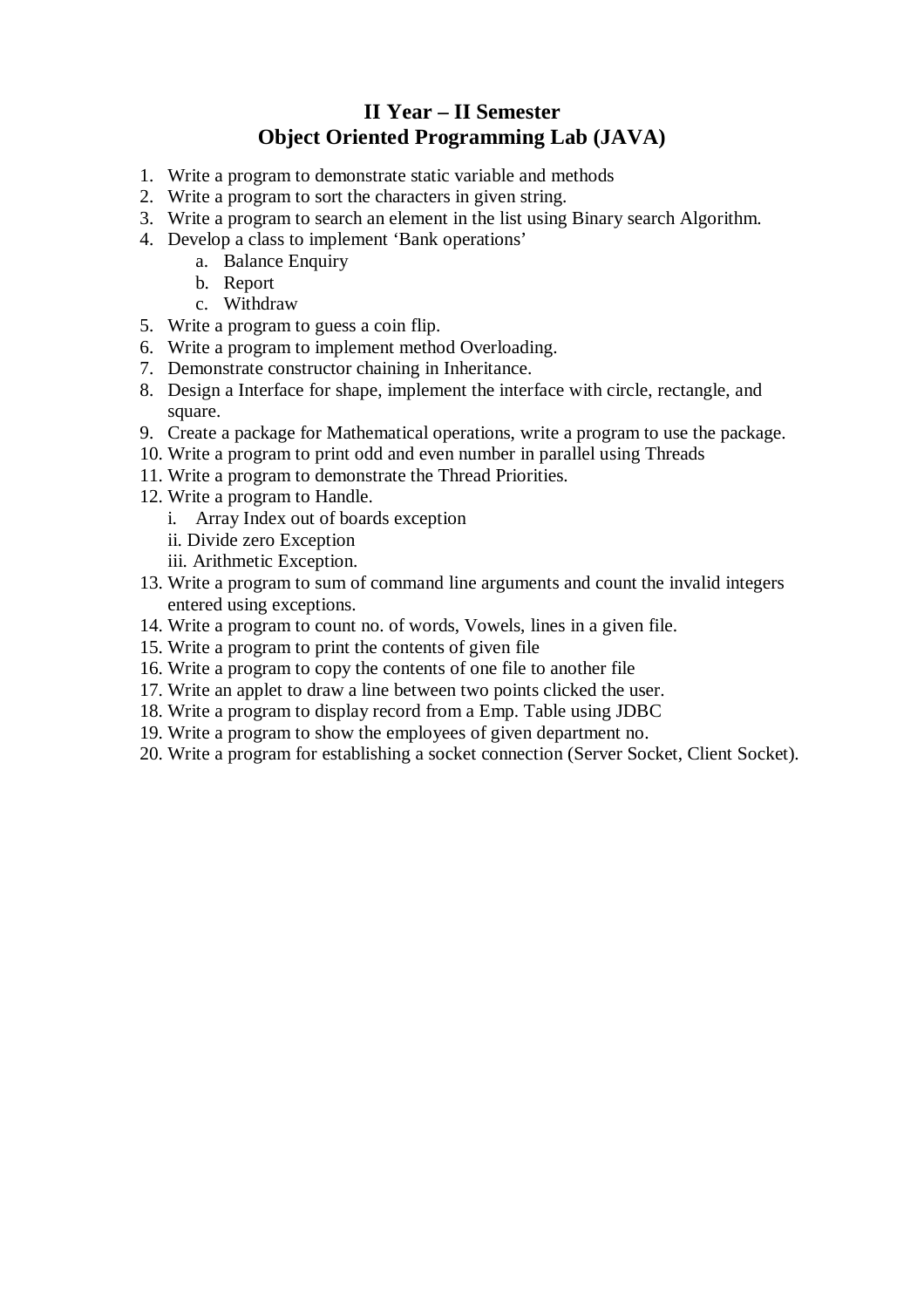# **II Year – II Semester Microprocessors & Interfacing Lab**

### **Cycle 1 : Experiments using 8085 Microprocessor**

- 1. Arithmetic Operations and expression evaluation.
- 2. Block Operations (Move, Exchange, Compare, Insert and Delete).
- 3. Code Conversions.
- 4. Digital Clock Simulation.
- 5. Serial Communication.
- 6. Interrupt Programming and Moving Display.
- 7. Elevator Simulation.
- 8. Traffic Light Control.

### **Cycle 2 : Experiments Using 8086 Microprocessor with MASM**

- 1. Arithmetic Operations.
- 2. Sorting and Searching

### **Cycle 3 : Experiments Using 8051 Microcontroller**

- 1. Arithmetic operations.
- 2. ADC & DAC Interfacing.
- 3. Stepper Motor and DC Motor Interface.